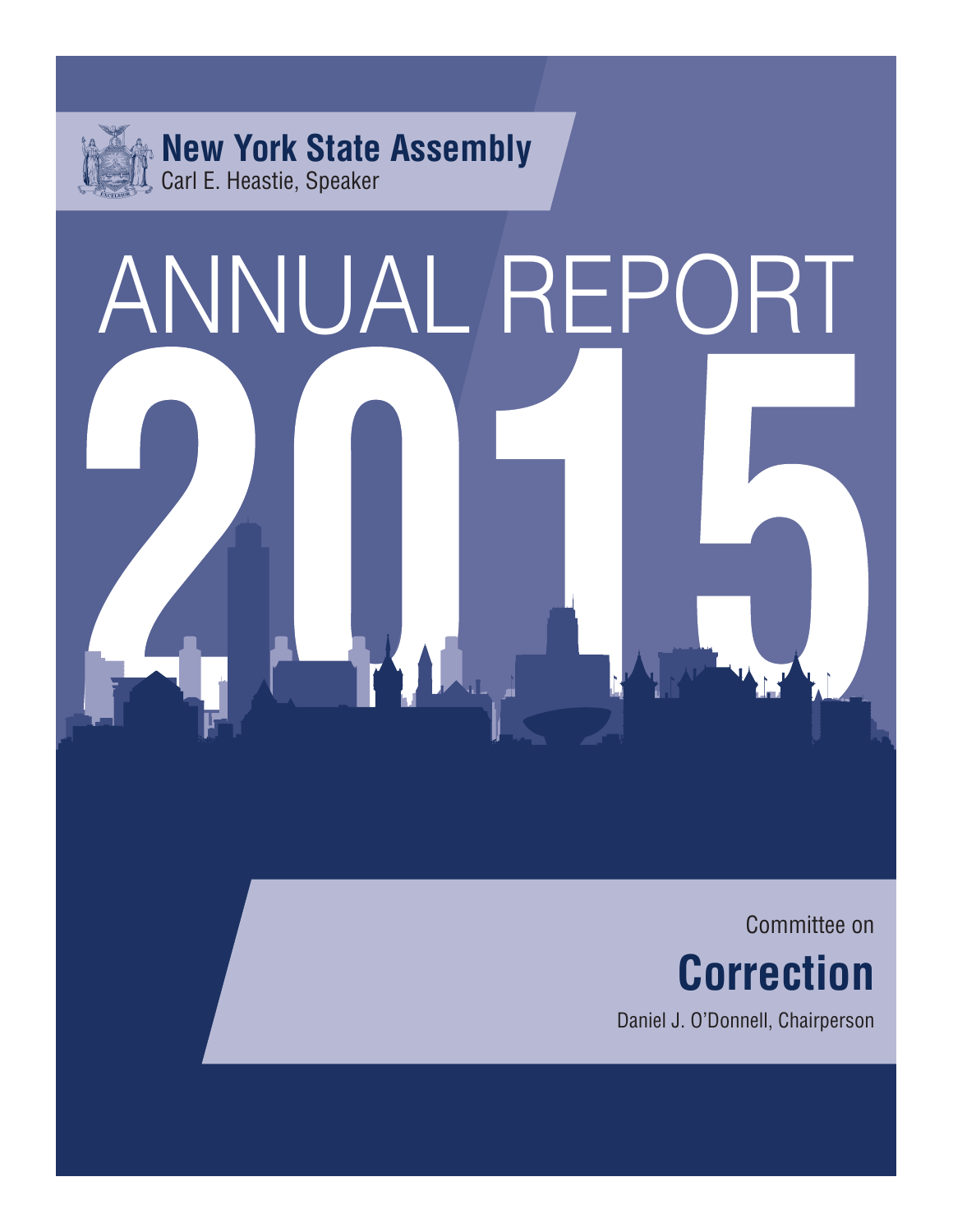

DANIEL O'DONNELL Member of Assembly 69<sup>th</sup> Assembly District

THE ASSEMBLY STATE OF NEW YORK ALBANY

**CHAIR** Committee on Correction Codes Subcommittee on Criminal Procedure

**COMMITTEES** Codes Education Environmental Conservation Tourism, Parks, Arts and Sports Development

December 15, 2015

The Honorable Carl E. Heastie Speaker of the Assembly Capitol, Room 346 Albany, NY 12248

Dear Speaker Heastie:

As Chairperson of the Assembly Standing Committee on Correction, I am pleased to present to you the Annual Report for the 2015 Legislative Session.

The Annual Report continues the longstanding practice of highlighting the work of the Committee on Correction, as well as reviewing major aspects of state and local corrections by providing budgetary, workload and population data.

I would like to take this opportunity to acknowledge the hard work of the members of the Committee on Correction and all of the members of the Assembly for their continued commitment to the work of the Committee and to progressive corrections legislation. As always, your continued support is deeply appreciated.

Very truly yours,

0'Donnell

Daniel J. O'Donnell Chairperson Standing Committee on Correction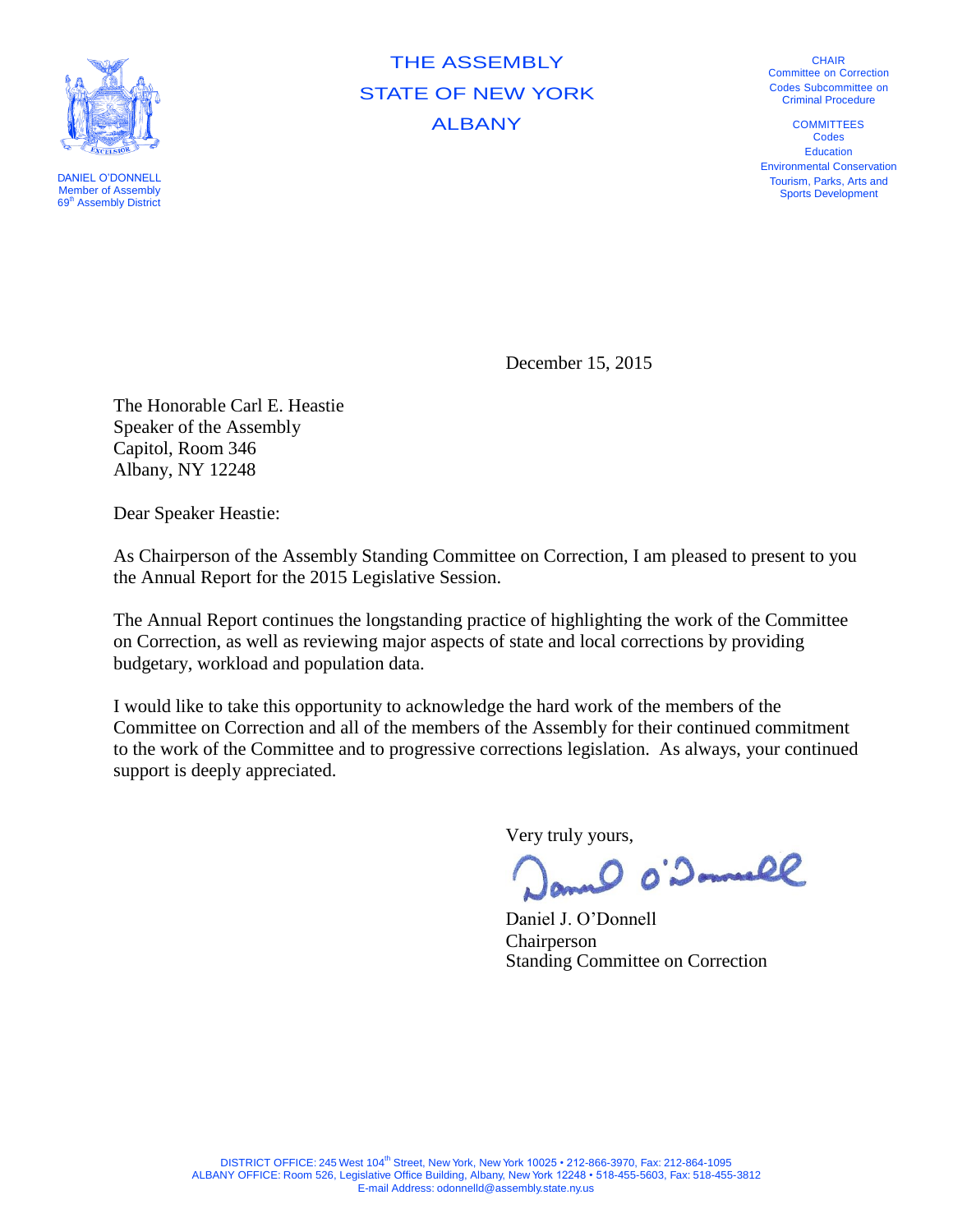### 2015 ANNUAL REPORT

# STANDING COMMITTEE ON CORRECTION

# Daniel J. O'Donnell, Chair

# Committee Members

# **Majority**

Michael Blake William Colton Maritza Davila Walter T. Mosley Felix Ortiz Nily Rozic Luis Sepulveda Latrice Walker Keith L.T. Wright

# **Minority**

Joseph M. Giglio, Ranking Janet L. Duprey Gary Finch

### Staff

Daniel Salvin, Assistant Secretary for Program and Policy Dianna M. Goodwin, Associate Counsel Tana Agostini, Legislative Analyst Cheryl Myers, Committee Clerk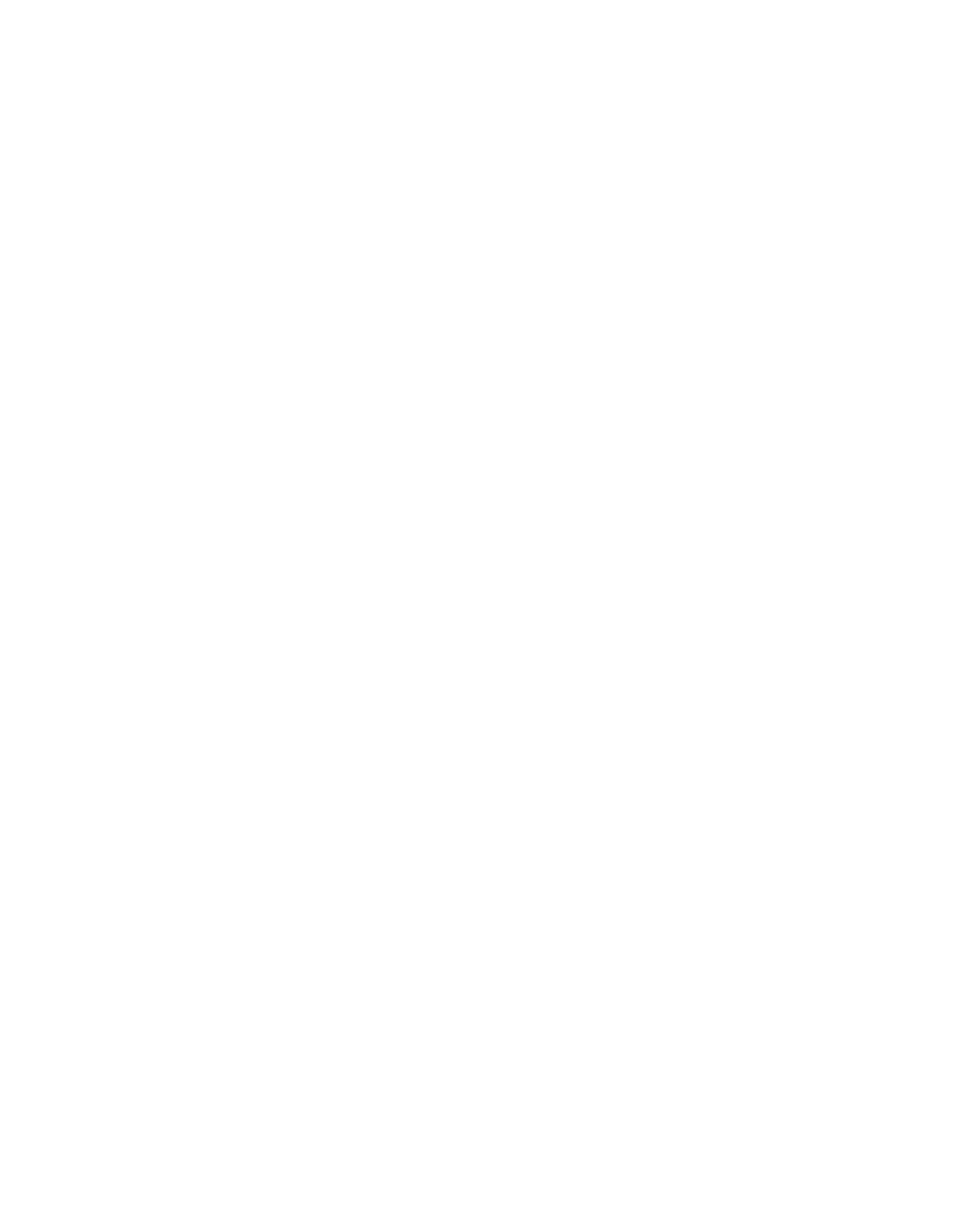# **TABLE OF CONTENTS**

| <b>III. STATE BUDGET IMPACT ON CORRECTIONAL AGENCIES  4</b>                 |  |
|-----------------------------------------------------------------------------|--|
|                                                                             |  |
|                                                                             |  |
|                                                                             |  |
|                                                                             |  |
|                                                                             |  |
|                                                                             |  |
| A. Significant Legislation Advanced by the Correction Committee in 2015  10 |  |
|                                                                             |  |
|                                                                             |  |
|                                                                             |  |
|                                                                             |  |
|                                                                             |  |
|                                                                             |  |
|                                                                             |  |
|                                                                             |  |
|                                                                             |  |
|                                                                             |  |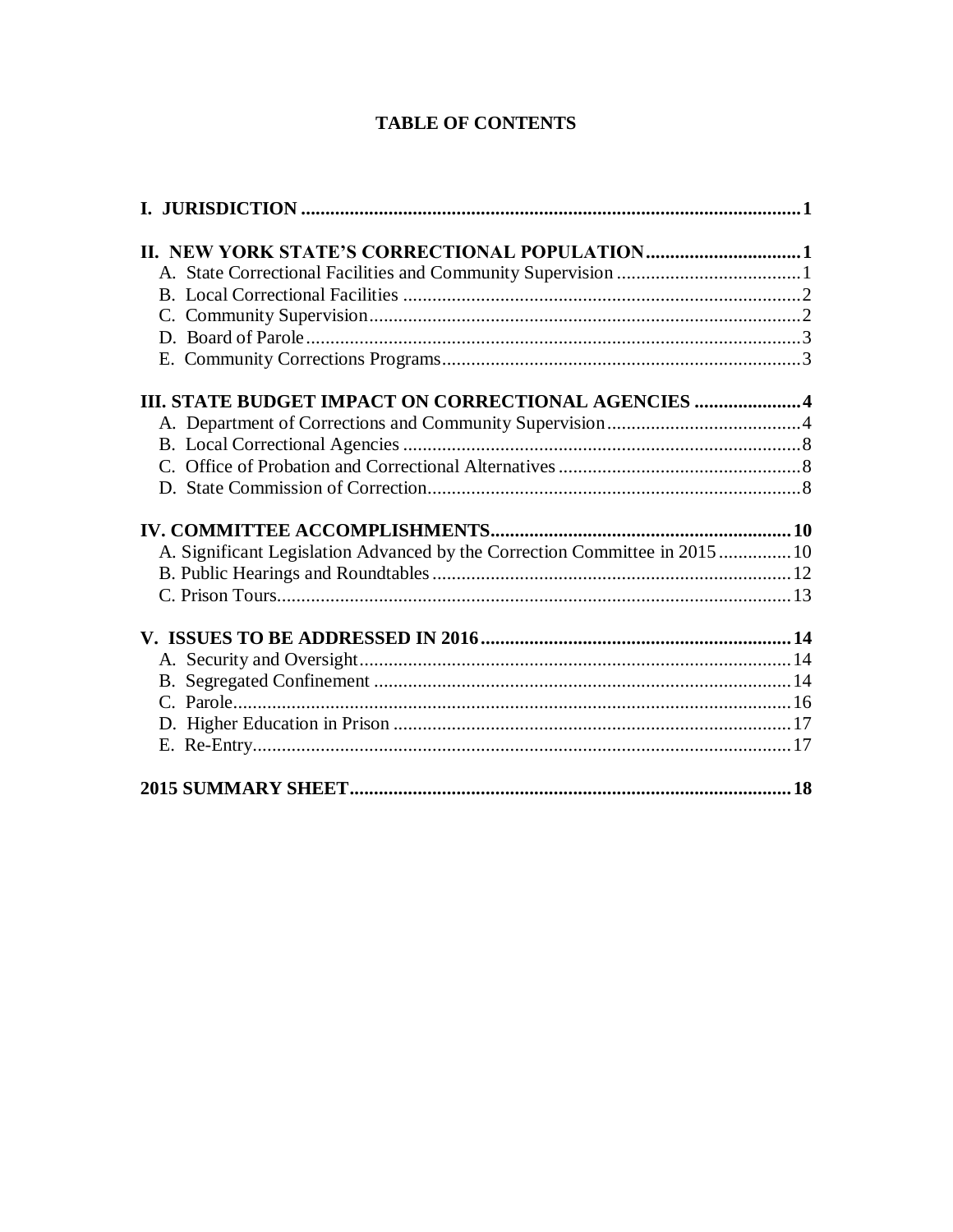### **I. JURISDICTION**

<span id="page-5-0"></span>The Assembly Committee on Correction has jurisdiction over legislation affecting all aspects of the operations of both state and local correctional facilities. This responsibility includes 54 state correctional facilities and 62 local correctional systems, including all local jails and police lockups operated by municipalities across New York State. New York's correctional system is the third largest in the nation with approximately 52,000 inmates housed in state facilities and 25,038 inmates in local facilities. More than 40,000 correctional personnel combined are employed in all correctional facilities.

The Committee on Correction works closely with other committees of the Assembly, including the Committees on Alcoholism and Drug Abuse, Codes, Health, and Mental Health, regarding issues that affect correction staff and inmates. Public hearings held by the Committee on Correction are reviewed in Section IV.

# **II. NEW YORK STATE'S CORRECTIONAL POPULATION**

### <span id="page-5-2"></span><span id="page-5-1"></span>**A. State Correctional Facilities and Community Supervision**

As of November 1, 2015, the prison population of the Department of Corrections and Community Supervision (DOCCS) was 51,985 inmates and 677 parolees under custody. This is 1,235 fewer inmates than at this time in 2014. The overall population has now declined 27.8% since the peak of 71,538 in 1999. The total under-custody population is 48.5% African American, 24.7% Caucasian, and 23.7% Hispanic as of November 1, 2015. Females comprise 4.5% of the inmate population and males 95.5% of the inmate population. The number of state-ready inmates (inmates held in a local correctional facility waiting transfer to state prison) as of November 1, 2015 was 538, and 43 stateready parolees. It should be noted that although not recognized as part of the prison population, the Willard Drug Treatment Campus, which houses low-level drug offenders and parole violators, typically confines an average population of between 600 and 900 inmates. Willard counted for an additional 817 persons on November 1, 2015. The three-month length of stay for Willard inmates resulted in a population of 2,330 during the first ten months of 2015. Additionally, there were 818 persons under Community Supervision diverted to a residential treatment facility operated by the Department of Corrections and Community Supervision as of November 1, 2015, which is 11 persons fewer than this time last year.

There were 17,964 inmate admissions to state correctional facilities from January 1, 2015 through October 31, 2015, and 2,263 parolee admissions in that same time. New court commitments for this period were 10,582, including 552 judicially sanctioned admissions to DOCCS' facilities. There were 3,057 returned parole violators and 3,734 conditional release revocations, including 1,520 violators who were admitted into DOCCS-operated alternative-to-incarceration programs, some of which are 45 day or 90 day drug treatment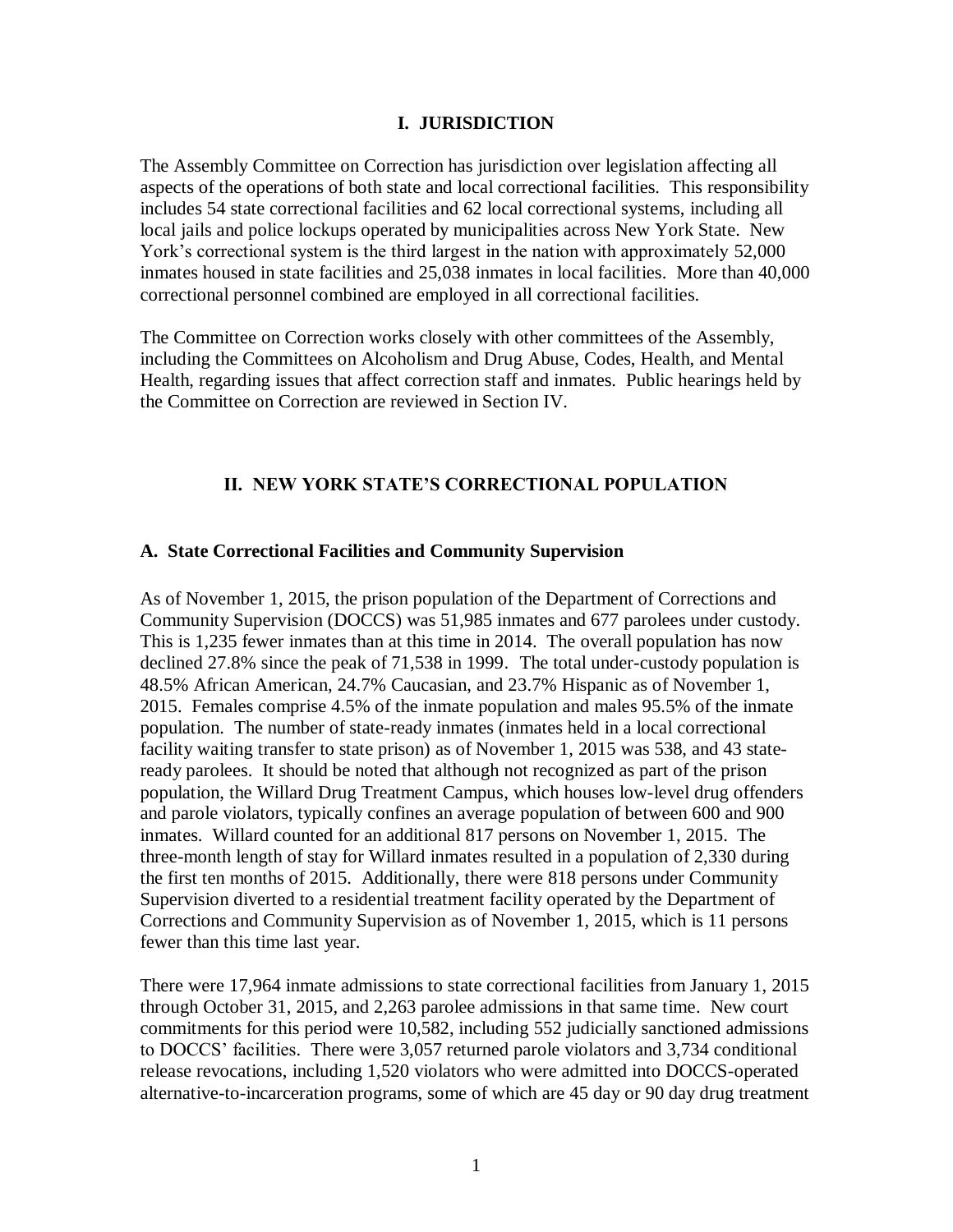programs. These alternative-to-incarceration programs are often referred to as Alt 45 and Alt 90 programs, and are located in Edgecombe Correctional Facility and Willard Correctional Facility. Additionally, two other specialized parole diversion programs (PDP) are located in Orleans Correctional Facility and Hudson Correctional Facility. While the location of some of these DOCCS-operated alternative-to-incarceration programs may be in current or former correctional facilities, the persons on parole who are diverted to these programs, and successfully complete them, are released without a parole revocation violation on their record. The 1,070 persons on parole returned for new felony offenses are included in the total new court commitments.

# <span id="page-6-0"></span>**B. Local Correctional Facilities**

The total under-custody population among local correctional facilities as of the end of the fiscal year 2015 was 25,038. For the City of New York, there were 9,743 inmates under custody while county correctional facilities outside of the City of New York had an under-custody population of 15,295 at that time. These populations are in line with last year's populations.

# <span id="page-6-1"></span>**C. Community Supervision**

The Department of Corrections and Community Supervision is the sole agency responsible for the supervision of all persons under custody or released from the state correctional facilities and subject to a term of parole or post-release supervision. This responsibility includes efforts to ensure successful, law-obedient adjustment to community living and help with drug treatment, job training, job placement and other services to enhance the likelihood of a self-sufficient and crime-free lifestyle. DOCCS staff is also responsible for identifying violations of parole conditions which may result in the use of corrective measures, including revision of parole conditions and, in some cases, parole revocation. According to DOCCS, as of November 1, 2015, there were 36,278 persons in New York State under parole supervision, which are 81 fewer parolees than at the same time last year.

Almost half, 49%, of the parolees under community supervision as of December 31, 2014 were African-American. The median age of these parolees was 37, and 48% are from New York City. The large majority of people on parole, 93%, are male. Sixty percent had a drug abuse history, 2,819 or 8% are registered sex offenders, and 7%, or 2,345 were female. Among female parolees, 33% were convicted of a legislative violent felony offense, followed by 24%, who were convicted for a drug offense. Only 2%, or 701, parolees have Youthful Offender status.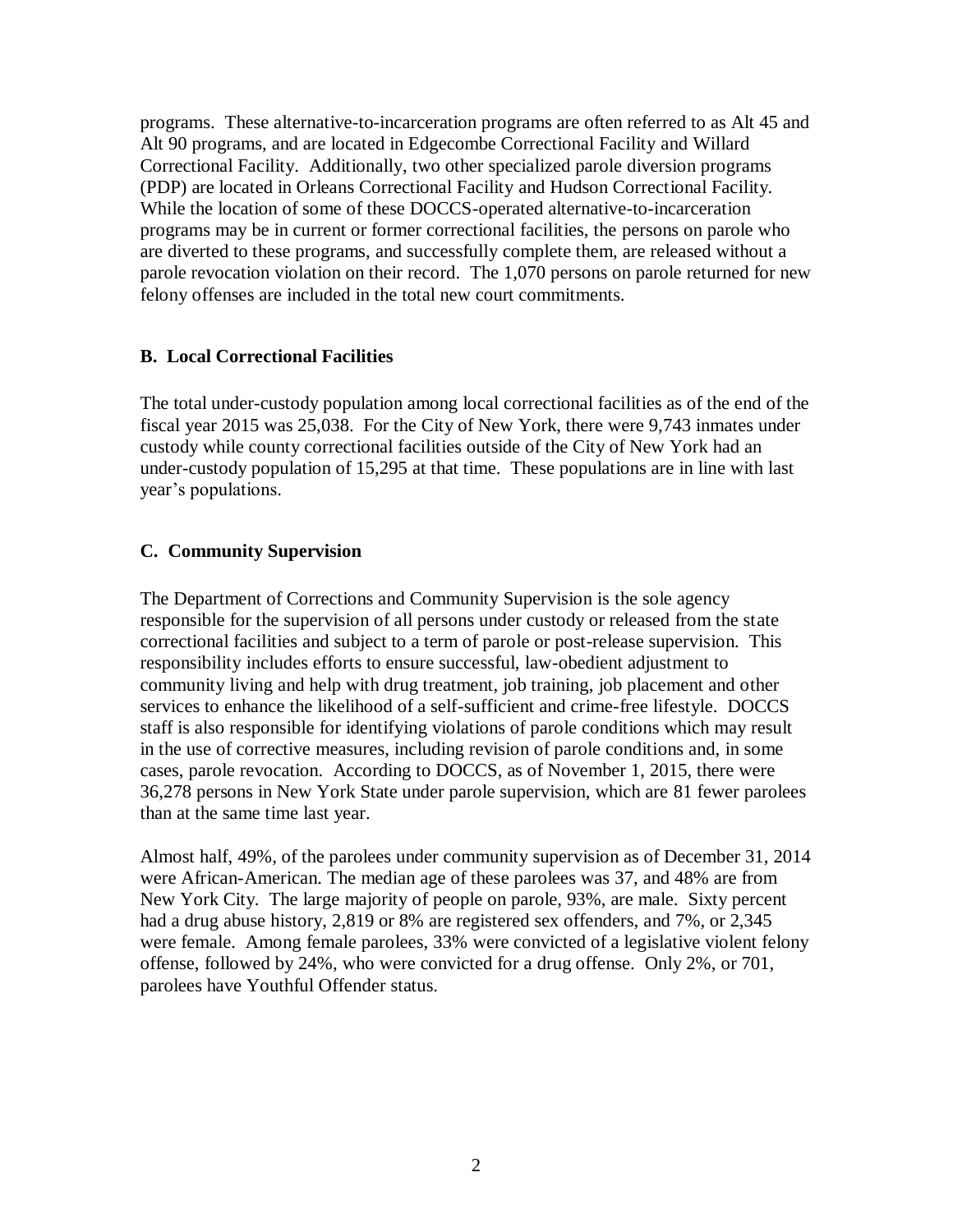### <span id="page-7-0"></span>**D. Board of Parole**

The Board of Parole (Board) reviews parole-eligible prison inmates sentenced to an indeterminate term of imprisonment and either denies or approves release on parole. This is separate and apart from the release mechanism for those inmates sentenced to a determinate term of imprisonment or those eligible for conditional release. The Board also sets conditions of release for all persons who are subject to a period of community supervision. Data received from the Board shows that in the first 10 months of 2015, initial Board interview releases declined to 20%, down from 24.5% a year ago this time, including Shock and Presumptive Release. Lesser and greater rates of release apply within each category of crime of conviction. Persons subsequently appearing before the Board after initially being denied were granted parole release at an average rate of 20% in the first 10 months of 2014, down from 21.1% during this same period in 2014. However, subsequent appearances remain significantly lower than the 36% in 2010-2011 State Fiscal Year and higher historical norms. Rates of release for specific categories of inmates vary considerably.

Between January 1 and October 31, 2015, there were 10,343 such interviews representing 394 fewer inmates than the 10,737 interviews held a year ago during this same period. Non-administrative release interviews are those interviews conducted in person, including interviews conducted by video teleconference. Administrative releases by DOCCS are forwarded to the Board of Parole in order to set conditions of release. Nonadministrative release rates during the first ten months of 2015 were 20% for initial interviews, and 20% for reappearance interviews. Specific category of crime release rates include 23% for A1 violent offenders, 7% for statutorily defined violent felony offenders, 18% for drug offenders, 18% for other coercive offenders, 28% for major property offenders, and 22% for youthful and juvenile offenders. These category of crime release rates are consistent with the rates of release last year at this time.

The Board of Parole also reviews parole violation cases and either revokes parole or restores parolees to supervision, often with revised conditions. Through October 31, 2015, 7,868 parolees were ordered returned to DOCCS, including 1,070 who were returned for a new felony conviction and 7,798 returned for a technical rule violation, which includes those who were returned to an Alt-90 and Alt-45 program.

### <span id="page-7-1"></span>**E. Community Corrections Programs**

According to data obtained from the Office of Probation and Correctional Alternatives (OPCA), which is housed in the Division of Criminal Justice Services (DCJS), at the end of the SFY 2014-2015, there were 105,510 adults under probation supervision across New York State, a decrease of 3,774 since last year at this time. The adult probation population includes 51,322 persons on felony probation and 49,297 misdemeanor offenders on probation, a reduction of over three thousand. In addition, local probation departments supervise youth placed under supervision by the family court, which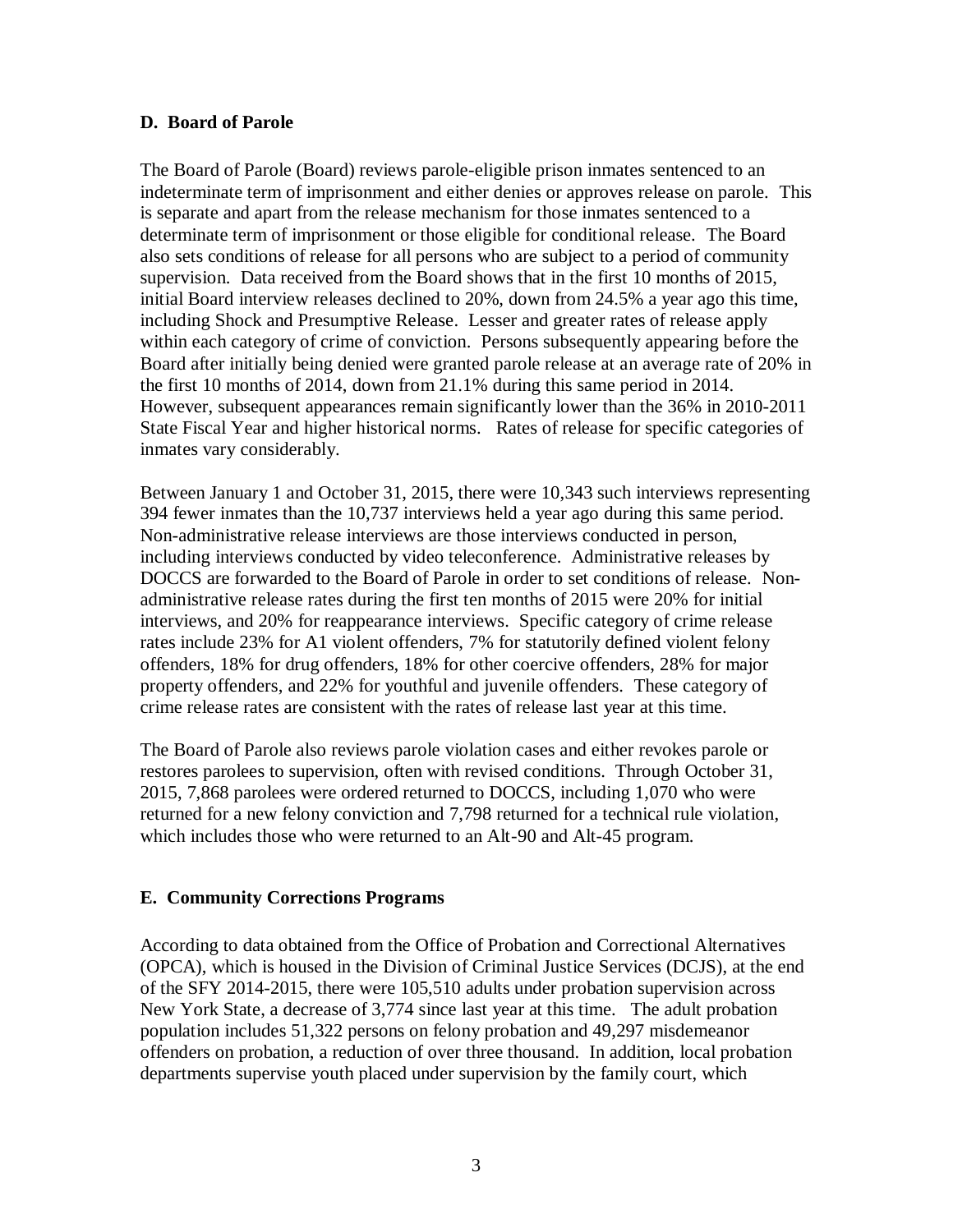includes approximately 2,598 juvenile delinquency cases, and 897 persons in need of supervision (PINS) cases in this last fiscal year.

Probation departments are also called upon to investigate and prepare pre-sentence reports based upon those investigations. Through the end of fiscal year 2015, probation departments conducted 56,365 investigations for both felony and misdemeanor cases. Among specialized projects lead by OPCA is the Sex Offender Address Confirmation Project. Probation is the most frequently used disposition for defendants convicted of sex offenses in New York State. The supervision period for sex offenders under probation is longer than the supervision period for offenders convicted of other offenses. Probation officers regularly confirm offender addresses, comparing them to the State's Sex Offender Registry (SOR), require that offenders complete change of address forms, and file violations and request warrants on absconders. There are approximately 3,500 registered sex offenders under probation supervision. Heeding suggestions from probation officers, the SOR database was modified to allow searches by supervising agency. This will enable each probation department to identify its cases on the Sex Offender Registry.

# **III. STATE BUDGET IMPACT ON CORRECTIONAL AGENCIES**

<span id="page-8-0"></span>The SFY 2015-16 Budget for DOCCS appropriates \$2,902,906,000 in state operations funding, which is a \$113 million increase in state operations funding from the budget for the prior year. The DOCCS budget represents funding for the operation of state correctional facilities as well as community supervision and the Board of Parole. Included within the DOCCS budget is \$145.9 million for the supervision of persons released to parole and post release supervision, and \$6.6 million to support the functions of the Board of Parole. The Department possesses the largest state operations budget of any state agency and the average cost to house an inmate is approximately \$50,400 per year. The budget also includes \$28.2 million in Aid to Localities funding, which includes funding for increased use of Medicaid reimbursement for inmate health services. The budget has benefited from savings associated with the recent prison closures.

### <span id="page-8-1"></span>**A. Department of Corrections and Community Supervision**

### **Facilities**

After closing four correctional facilities in the last fiscal year, no corrections facilities were closed in SFY 2015-2016. Previous facility closures have resulted in a number of property sales and conversions of such properties for new uses often benefitting the community at large.

In 2015, it was announced that the previously shuttered Bayview Correctional Facility for women in Manhattan is to become a facility which will host a collection of women's rights advocate groups. The Empire State Development Corporation awarded the rights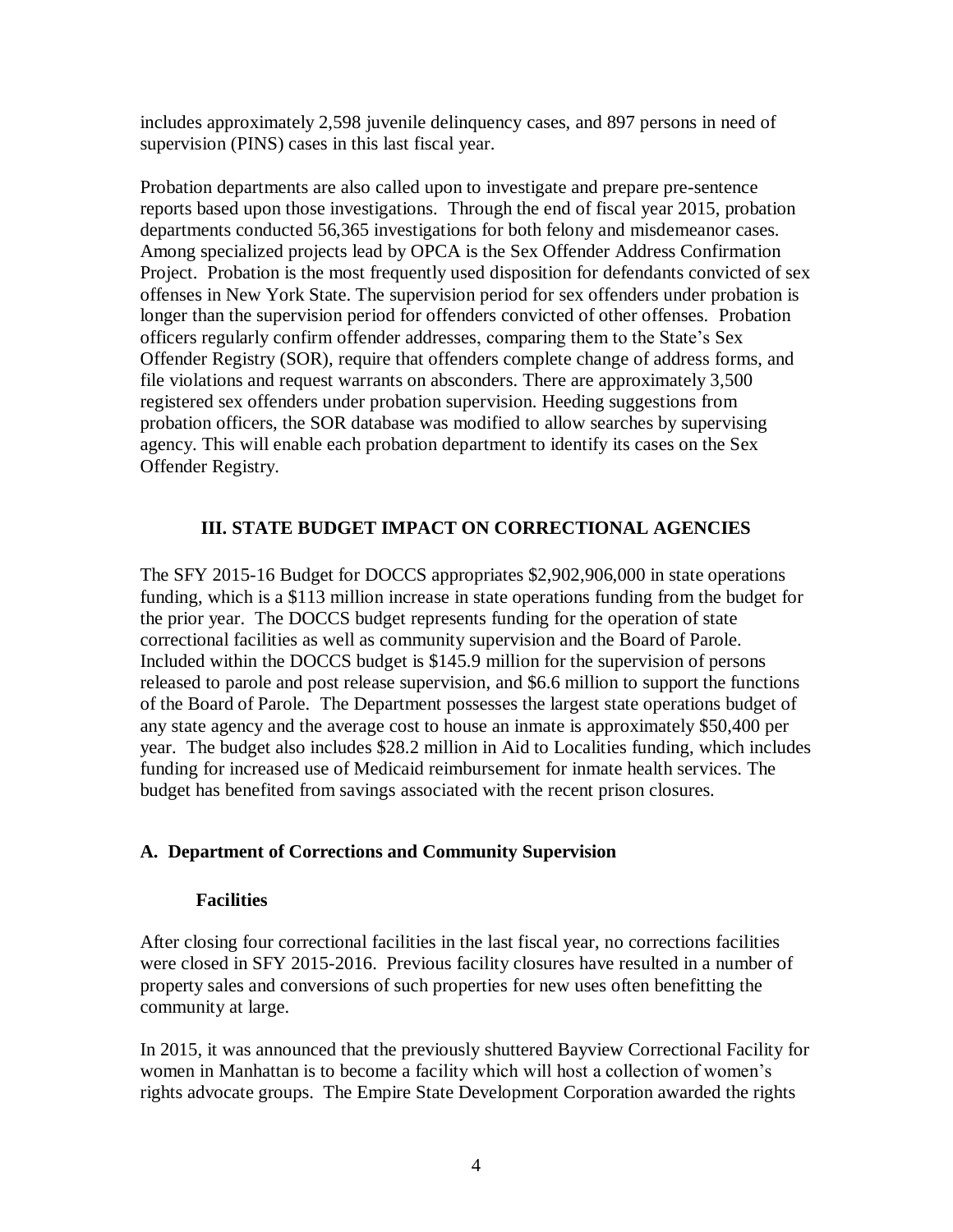to restore the former Bayview Correctional Facility and turn it into The Women's Building. The new use will include gallery space for public meetings as well as support and resource services for women's groups. The original building was constructed in 1931 and served as a YMCA for merchant sailors. It was converted into a medium security prison for women in the 1980's. Bayview Correctional Facility closed in 2012 after sustaining damage in Superstorm Sandy.

In Orange County the property surrounding the former Mid Orange Correctional Facility was sold to the Town of Warwick and has been turned into a public park. Under the terms of the agreement it cannot be resold and must remain undeveloped and used only for public recreational and land preservation purposes. Those public lands include 400 acres of New York State DEC-designated wetlands, a pavilion, an event space, a baseball field and several access points to Wickham Lake. Adjacent to Wickham Woodlands, another thirty-six acres of Mid Orange Correctional Facility was sold to an organization to develop the property into an indoor and outdoor sports training facility and overnight summer camp.

The SFY 2015-2016 Executive Budget again included \$1 million for Prisoners Legal Services (PLS), which provides legal representation and assistance to indigent prisoners in civil cases. The Assembly was able to secure an additional \$1.2 million for PLS, but the program continues to be funded below its traditional support level. The Committee believes that PLS is an important program that has played a vital role in making New York prisons safer and more humane. Its work has resulted in positive changes in prisoners' attitudes and behavior and has promoted constructive policy and programmatic modifications within DOCCS.

Funding for Alternative to Incarcerations programs is \$20,123,000 in SFY 2015-2016. The Assembly included more than \$715,000 in additional funding for various ATI programs. These funds are appropriated in the Division of Criminal Justice Services budget.

### **Medical Parole**

The SFY 2015-2016 budget included legislation to allow the Department to grant medical parole release to certain non-violent offenders suffering from a terminal illness, for an estimated savings of \$1 million. The Chairperson of the Board of Parole may either accept the determination of the Commissioner of the Department of Corrections and Community Supervision to release a medical parole applicant or schedule the applicant to appear for consideration before the Board. Currently, DOCCS certifies applications to the Board of Parole following a medical assessment review and consideration under the Executive Law. This process of certifying inmates who have applied for medical parole is so time consuming that one in five die before they see the Board.

Between the medical parole program's inception in 1992 and the year ending in 2013, there were 495 certified applications submitted by DOCCS to the Board. Ninety-nine of those applicants died prior to seeing the Board of Parole. Of the 389 who actually saw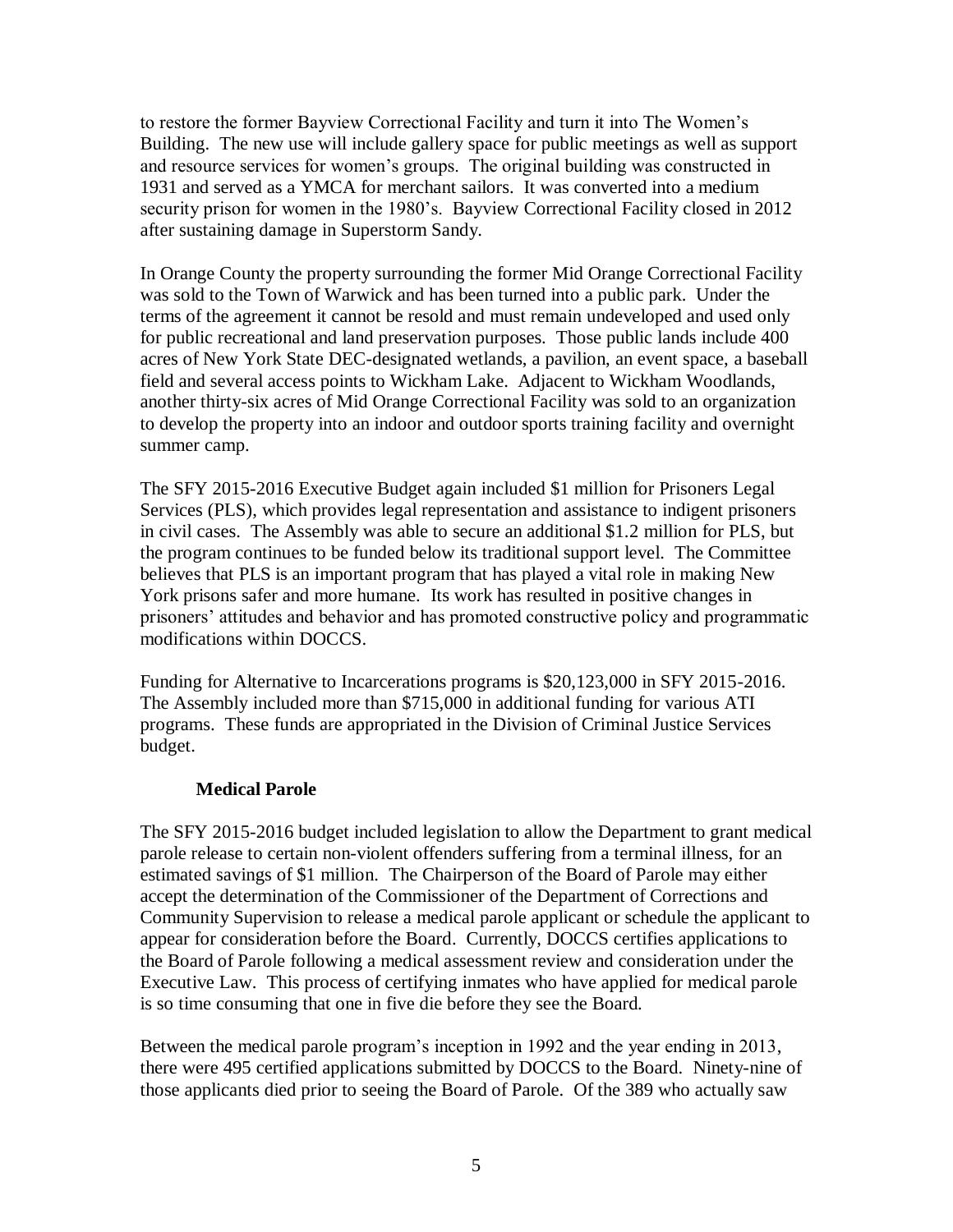the Board of Parole during this time frame, 354 were granted medical parole and 29 were denied due to risk assessment based on their criminal history. The remaining six had their hearings postponed and died before their next appearance. Of the 354 granted medical parole, 24 still died before they were to be released.

The medical parole process includes providing written notice to the sentencing judge, prosecuting district attorney and defense counsel so that their comments may be considered. The process also includes a medical discharge plan which is prepared by the Department identifying the level of medical care the inmate will require. Those inmates granted medical parole are reviewed by the Department every six months after they've been released to determine whether to renew the grant of medical parole. Parole officers maintain contact with medical providers and monitor the medical parolee. Where a medical condition has improved, those inmates may be returned to prison.

Elderly and infirm inmates have been estimated to cost more than \$100,000 per year to keep in prison. Releasing 327 inmates to medical parole since the program's inception has saved the state more than \$15 million.

# **Hepatitis and HIV**

The SFY 2015-2016 Executive Budget also provided \$24 million for the treatment of inmates who have been diagnosed with Hepatitis C, which is estimated to cost \$80,000 to \$90,000 per patient.

The enacted Budget also included the repeal of a section of law that required written consent from an inmate in order to test for HIV. The practice of opting out, rather than opting in, has been found in other states to significantly reduce the presence of HIV in correctional populations. While the number of HIV positive inmates and HIV related inmate deaths have seen great reductions, it is hoped that repeal of this legislation will result in increased screening and earlier identification of inmates who may be in need of HIV treatment.

# **Prison Rape Elimination Act**

In compliance with the Federal Prison Rape Elimination Act the Department has implemented separate general confinement housing units for 16- and 17-year-olds at Coxsackie, Greene and Woodbourne Correctional Facilities. These units provide specialized programming and education along with additional recreation time. Upon reaching the age of 18 these inmates are transferred into an adult general confinement unit.

# **Overtime**

The Executive SFY 2015-2016 Budget includes a \$20 million savings in overtime reduction related to increased worker's compensation oversight and tougher overtime controls. According to the State Comptroller, agencies with over 25% percent of their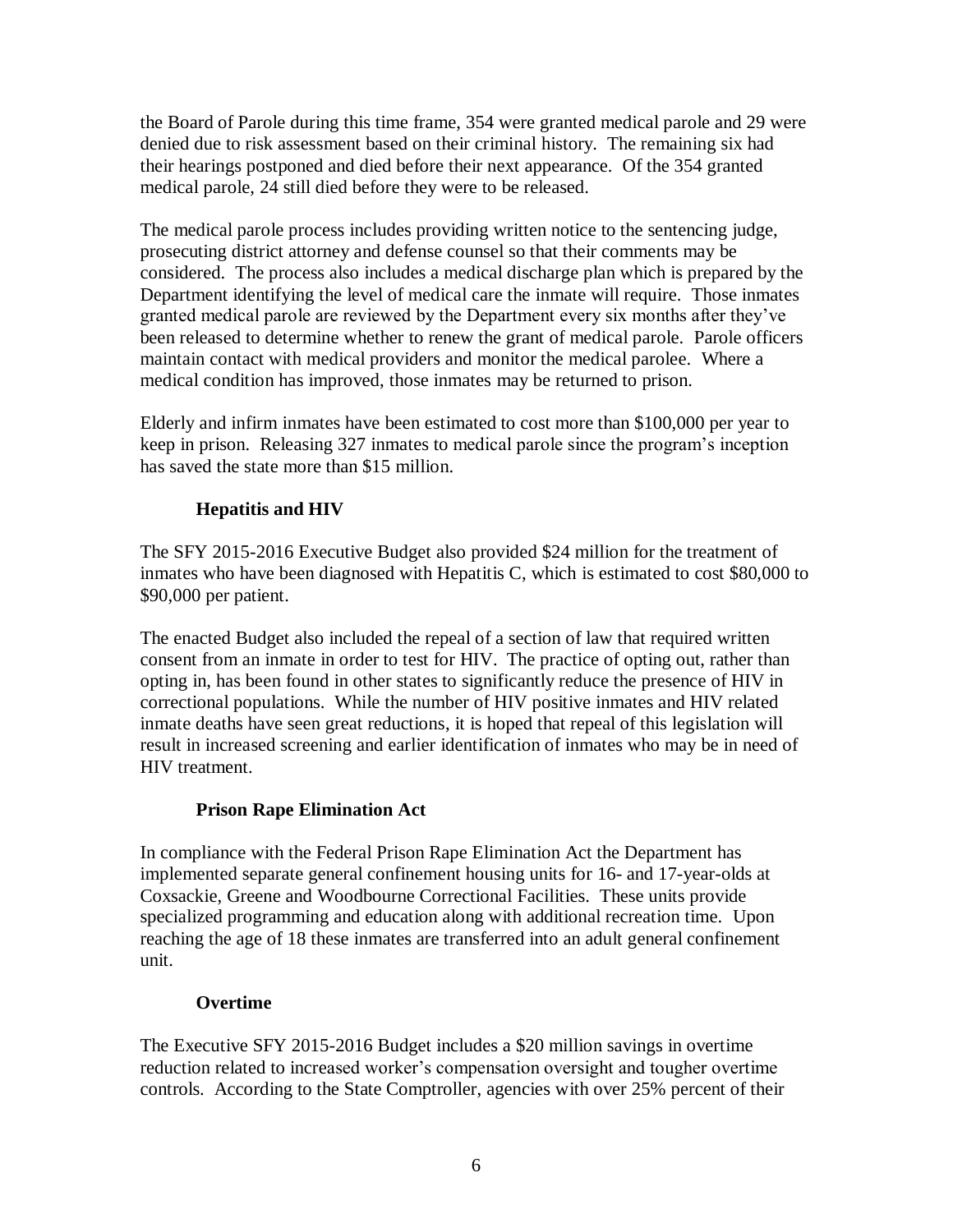workforces accruing overtime can be considered heavily reliant on overtime to meet agency responsibilities. 31.2% of the DOCCS workforce accrues overtime and 7.5% of the entire DOCCS budget is allocated for overtime. Second only to the State Police, DOCCS employees have the highest rate of overtime in excess of \$50 per hour. Most overtime goes to corrections officers and nurses in certain facilities. Seventeen new correction officers training classes were included in this fiscal year.

# **Board of Parole**

Funding for the Board of Parole is separately appropriated and may not be decreased by interchange with any other appropriation in the DOCCS budget in order to ensure adequate funding to perform its mission with the required independence. The SFY 2015- 2016 Board of Parole budget is \$6.6 million.

The Board of Parole is statutorily maintained as a 19-member appointed body with independent decision-making authority. Housed within DOCCS for administrative support, the Board maintains its independence in conjunction with its own counsel's office and cadre of Administrative Law Judges. The Board continues to make discretionary determinations regarding the release of indeterminately sentenced inmates, the setting of release conditions, revocations of supervision for parolees charged with violating conditions of release, and the three-year discharges of sentence for certain persons under supervision. Former Board functions of granting merit termination of sentences, granting certificates of rehabilitation and preparing parole summaries are now carried out by DOCCS since 2011.

Six months after the only African American male commissioner appointed to the Board of Parole retired in 2014, a new appointment was made and confirmed in June 2015. Five vacancies currently remain on the Board.

# **Community Supervision**

The DOCCS budget allocation for supervision of persons released to the community in SFY 2015-2016 is \$142.2 million, an increase of \$3.7 million from the prior year. Community Supervision is entirely separate from the Board of Parole budget, since community supervision is no longer a function of the Board following the merger with DOCCS in 2011.

Two new parole officer training classes were scheduled for this fiscal year. Community supervision staff members oversee approximately 35,634 people on parole and postrelease supervision out of seven regional offices around the state.

Currently 55% of the individuals on community supervision live in the five boroughs of New York City or are on Long Island, while 45% reside Upstate, representing an increasing shift towards upstate communities. Many of the ex-offenders have high educational and vocational needs, a history of substance abuse and problems maintaining stable housing and income. The Correction Committee recognizes the importance of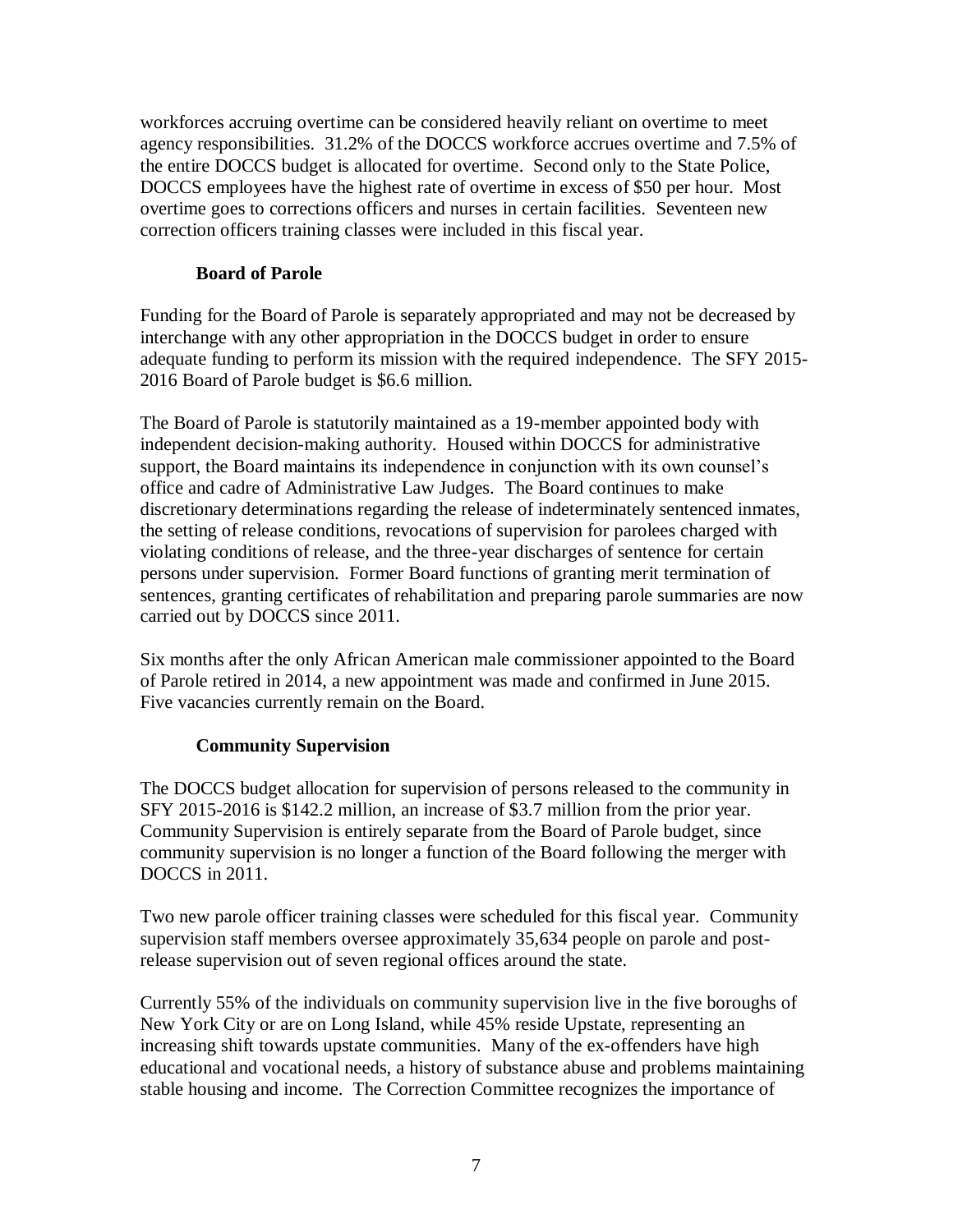supportive reentry services and continues to advocate for increased funding and diversity of programming to help people coming out of prison successfully reintegrate into the community.

# <span id="page-12-0"></span>**B. Local Correctional Agencies**

The DOCCS budget continues to include \$200,000 in aid to localities funding for local correctional facilities for reimbursement to counties for housing "state-ready" inmates. "State-ready" inmates are persons who have been sentenced to state prison and are being held in a county jail awaiting transport. The reimbursement for "state-ready" inmates was basically eliminated in the SFY 2009-10 Budget but the state is still liable to reimburse counties up to \$100 per day for each "state-ready" inmate that is not transferred to state prison within 10 days of the locality notifying DOCCS that the inmate is ready for transport.

# <span id="page-12-1"></span>**C. Office of Probation and Correctional Alternatives**

The SFY 2011-12 Budget restructured certain appropriations so that formerly separate programs within the Division of Criminal Justice Services (DCJS) such as the Office of Probation and Correctional Alternatives (OPCA), among other appropriations, have been consolidated. The new program structure of DCJS now consists of the Administration, Crime Prevention and Reduction Strategies and separate programs for each of the newly merged agencies.

Thus, the appropriation for OPCA is unspecified within the Executive Budget and contained within a larger \$65 million appropriation for DCJS Crime Prevention and Reduction Strategies Program covering additional programs for organizations and services such as Aid to Prosecution, Crime Labs, and Drug Diversion, among others.

The DCJS budget includes \$44.9 million for aid to local probation departments and additional federal funds are also directed to help offset probation aid cuts. It should be noted that state aid to local probation departments represents only a small percentage (less than 20%) of the actual costs of these services.

# <span id="page-12-2"></span>**D. State Commission of Correction**

The State Commission of Correction is responsible for the regulation and oversight of all correctional facilities in New York State. This responsibility encompasses 54 state correctional facilities, 62 county jails and the New York City correctional system comprising 18 facilities and 200 police lockup facilities, and five secure centers operated by the Office of Children and Family Services. The Commission's budget for SFY 2015- 2016 is \$2.89 million.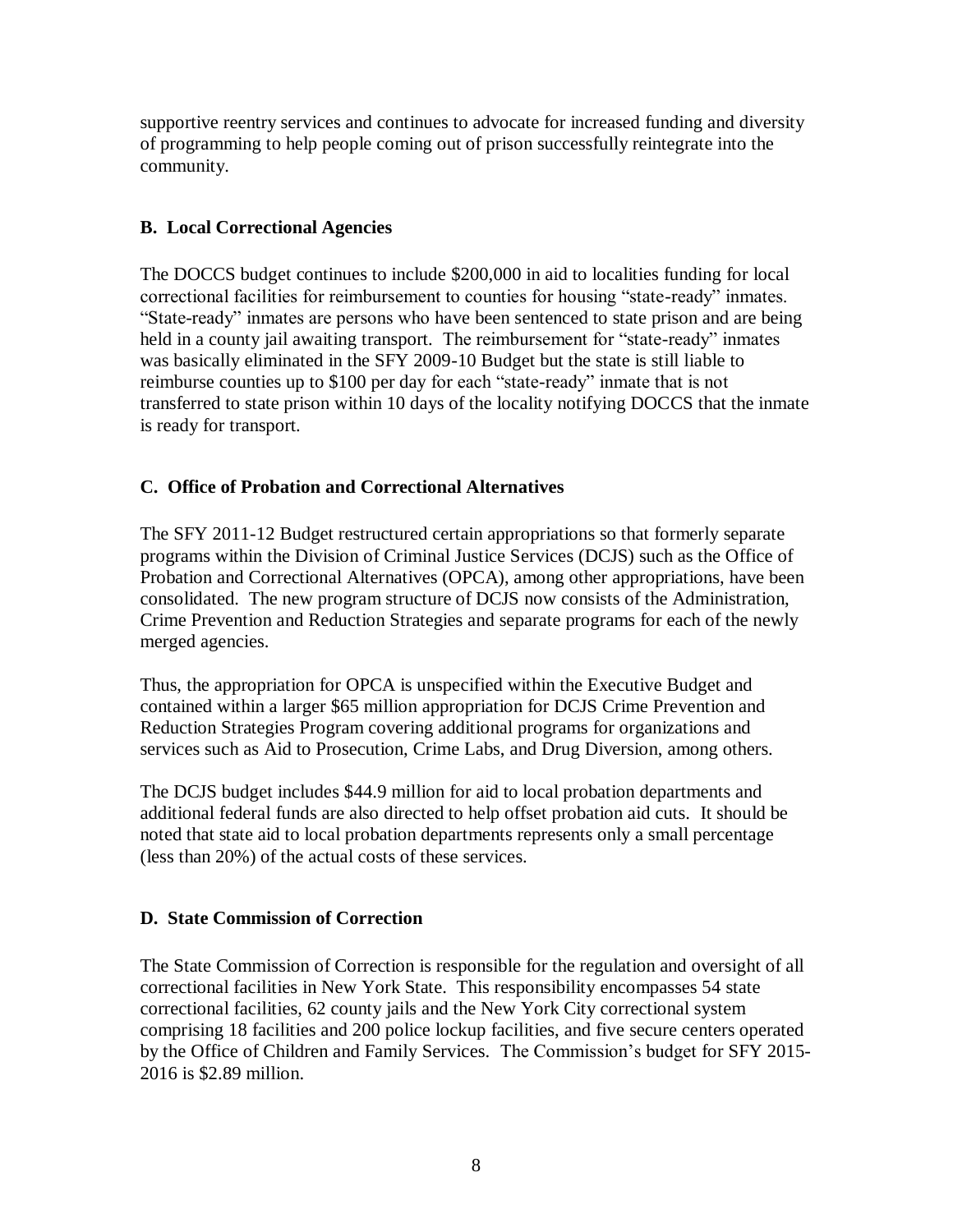Regarding local correctional facilities, the Commission operates a New Institutions Transitions Assistance Program (NITAP), which works closely with localities constructing new correctional facilities or additions to existing facilities. In the year ending 2014 the Commission worked with Dutchess County to provide technical assistance to the county as they complete plans to construct modular housing units to ease overcrowding. In both Greene and Sullivan counties the Commission assisted their efforts to build a new county jail. The Commission also provided extensive technical assistance to Herkimer County as they continue plans for a new county jail. Jefferson County is in the midst of designing a new thirty-six bed dormitory to be converted from an existing indoor exercise area. The Commission also worked with Saratoga County in converting a portion of the facility's chapel into a small dormitory, while in Montgomery County they assisted in identifying space for additional beds within current housing units. Schoharie County and the Commission have worked closely together since the closure of their jail in 2011 as a result of the devastating floods caused by Hurricane Irene. Officials seek to either renovate or replace the Schoharie County Jail.

In 2014, the last year for which data is available, the Commission's Citizen Policy and Complaint Review Council reviewed 2,287 individual letters of complaints concerning state correctional facilities and 1,329 complaints regarding local correctional facilities. The Commission handled 1,766 county facility grievances. The Commission's Forensic Medical Unit fully investigated 26 inmate deaths, which are six more than were investigated the year prior, and conducted an abbreviated investigation of 11 additional deaths, which are 7 fewer than were investigated the year prior. There were 172 inmate deaths in state and local facilities in 2014, 26 fewer than were reported in 2013. 125 occurred in a state correctional facility, a reduction of 16 from 2013. Of those, twelve were suicides, two were from HIV/AIDS, none were from causes unknown while seven were from an "other" category. The remaining 104 died from natural causes. In total there were 29 suicides in state and local correctional facilities in 2014. In the City of New York, there were ten deaths in correctional facilities, which is fifteen fewer than in 2013, a significant reduction. Of these, one was a homicide, five were from unknown causes, and the remaining 4 from natural causes. The Commission reports no suicides in a New York City Correctional facility in 2014.

The Commission has reported that by the end of 2014 there were only 99 double bunked cells resulting from variances remaining in the Department of Corrections and Community Supervision. Seventy-two of those cells are located in the Wallkill Correctional Facility and twenty-seven in Clinton Correctional Facility.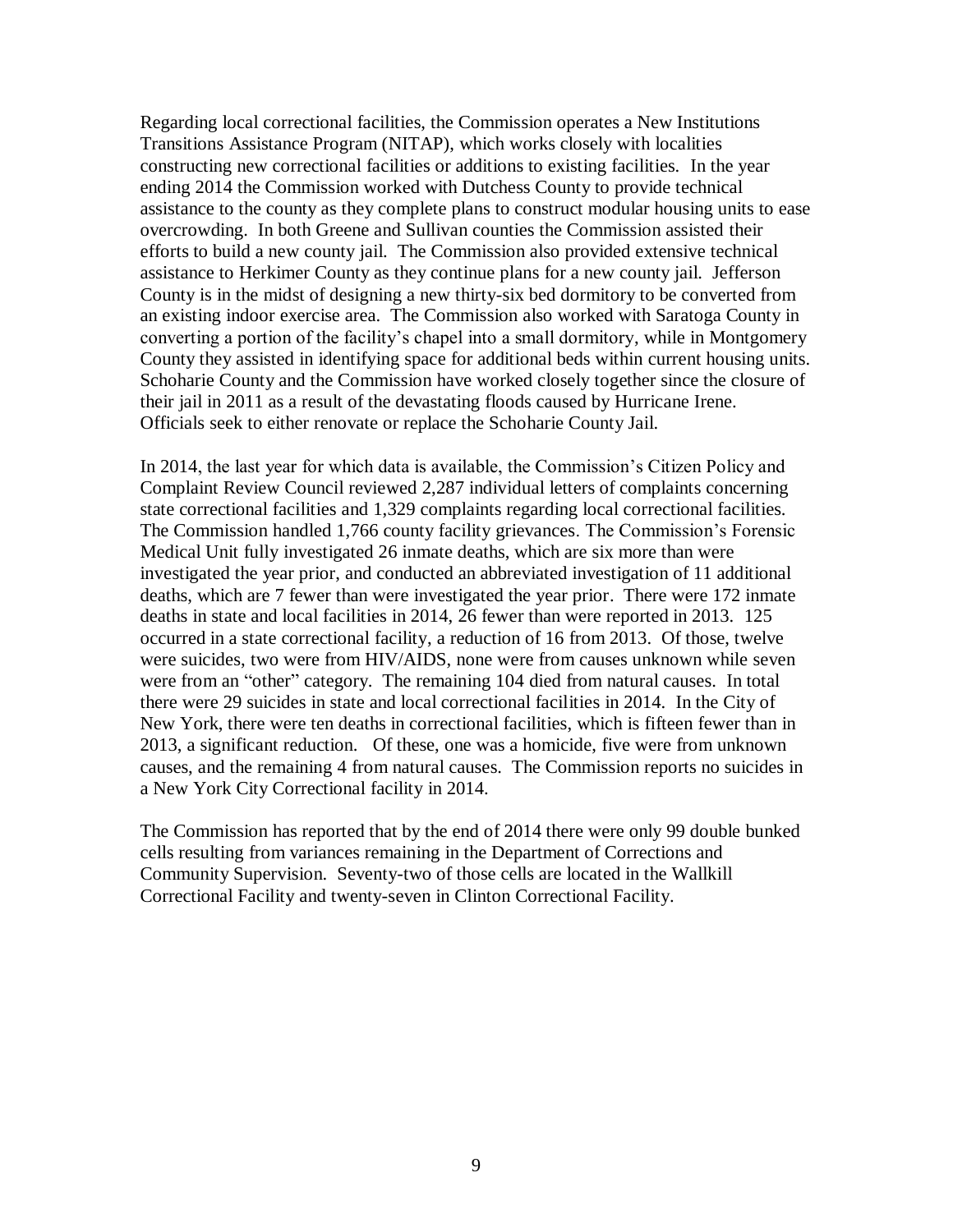# **IV. COMMITTEE ACCOMPLISHMENTS**

### <span id="page-14-1"></span><span id="page-14-0"></span>**A. Significant Legislation Advanced by the Correction Committee in 2015**

The Correction Committee advanced the following legislation which passed both houses in 2015.

**Relates to the restraint of pregnant female prisoners during childbirth S**trengthens the prohibition against shackling women in labor and expands the anti-shackling law to include any pregnant woman or woman during a postpartum period of eight weeks. (A.6430/S.983A, Chapter 518 of the Laws of 2015)

**Relates to Incapacitated Parole Violators** The Court of Appeals recently held that a man who was determined to be unfit to stand trial was therefore necessarily unfit to participate in a parole revocation proceeding. This bill provides for a mental incapacitation hearing for an alleged parole violator in the context of a parole revocation proceeding, including such parolees who are brought in to the revocation process on a technical violation rather than a new crime. (A.7685/S.4780A, Chapter 545 of the Laws of 2015)

**Provides inmates with medical authorization form to disclose private medical information** Requires the Department of Corrections to provide all inmates with medical authorization and mental health treatment information consent forms and to provide executed copies to persons authorized.  $(A.7501A/S.5428A,$ Vetoed, Message 272)

**Requires Additional Mental Health Training for Certain Prison Employees** Ensures that mental health training is updated annually for certain prison employees who work in direct contact with inmates in order to reduce inmate suicide and injuries resulting from inmates who suffer from mental illness (A.836/S.633, Chapter 518 of the Laws of 2015)

**Provides inmates an opportunity to obtain a GED R**equires DOCS to establish academic programs to prepare all inmates to complete the General Equivalency Diploma (GED) and provides inmates with an opportunity to complete a GED before release on parole, conditional release, post release supervision or presumptive release. (A.3838B/S.979B, Chapter 431 of the Laws of 2015)

**Authorizes Release on Thursdays** Authorizes the Department of Corrections and Community Supervision to release inmates on a Thursday who otherwise would be released on a Friday for the purpose of having such inmate report to their parole officers within 24 hours of release. This bill will ensure that parolees are properly supervised on their first weekends out of prison. (A.7814/S.4905, Chapter 270 of the Laws of 2015)

**Relates to Correctional Medical Review Board's Access to Autopsies** Ensures that county coroners and medical examiners promptly perform autopsies and toxicology reports of prisoners and jail inmates who die while under custody and report the results to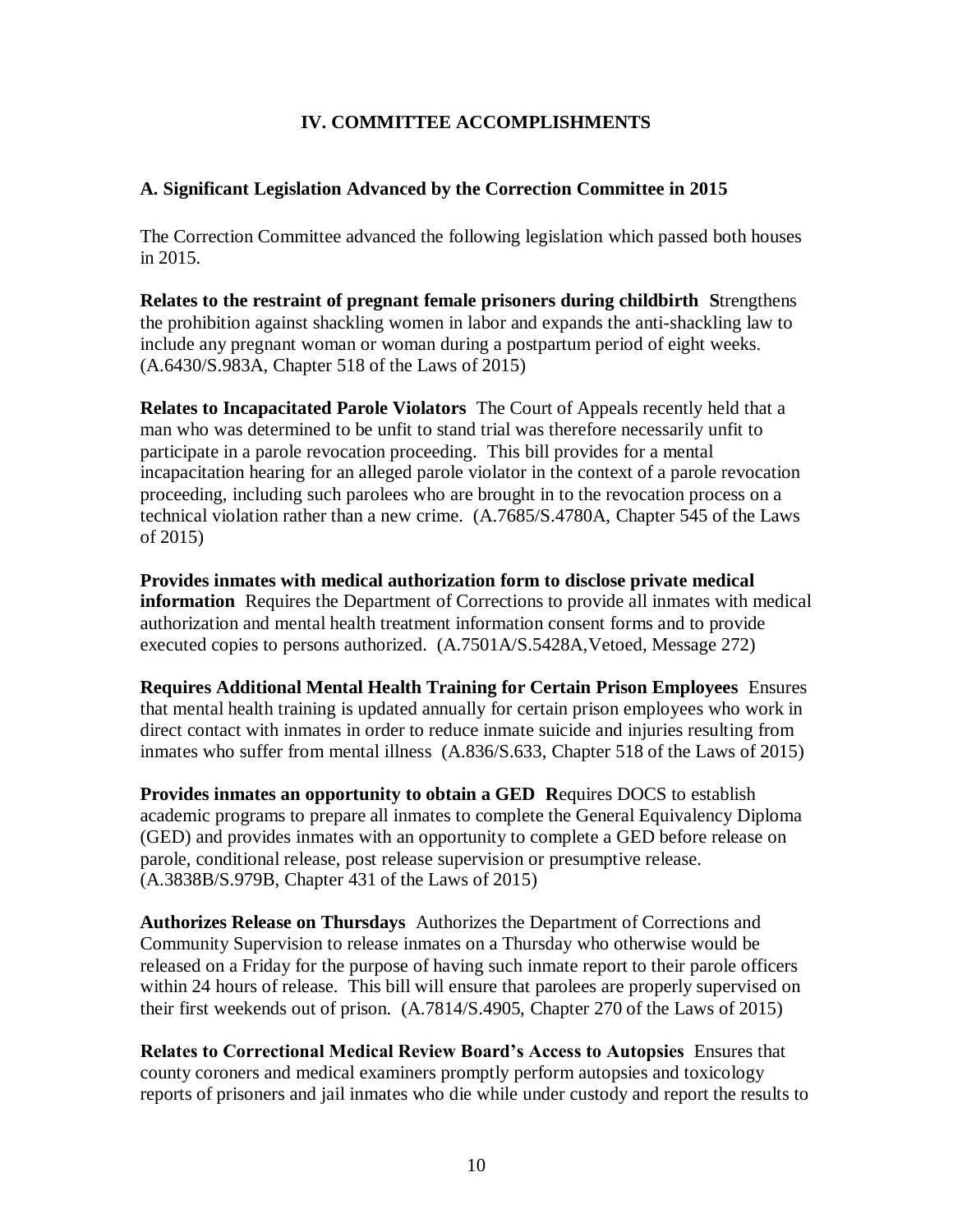the Medical Review Board that investigates such deaths. (A.7825/S.4903, Chapter 490 of the Laws of 2015)

**Relates to clinical records and confidentiality** Allows the Justice Center access to certain clinical records, and adds a separate provision permitting access for the nowindependent federal protection & advocacy and client assistance program system. (A.2143/S.5680, Chapter 247 of the Laws of 2015)

**Livingston County Pre-Arraignment Detainees** Allows detainees in Livingston County to be held in the county jail prior to arraignment. (A.7656A / S.5023A; Chapter 321 of the Laws of 2015)

**Extending The Interstate Compact for Juveniles** Extends New York's participation in the Interstate Compact for Juveniles which governs the interstate management, monitoring, and supervision of juvenile delinquents and provides for the return of nonadjudicated juveniles who have run away from home to another state. (A.7972/S.4906,Chapter 195 of the Laws of 2015)

In addition, the Assembly passed the following correction-related bills:

**Prohibition Against Placing Juveniles, People with Mental Illness and the Developmentally Disabled in Solitary Confinement** Prohibits placement of such inmates in Special Housing Unit in accordance with recommendations issued by the United Nations Committee Against Torture relating to the use of solitary confinement in American prisons. (A.1346A; Passed Assembly)

**Prohibition Against Placing Pregnant Women in Solitary Confinement** Prohibits placement of pregnant inmates in Special Housing Unit (SHU) absent exceptional circumstances creating an unacceptable safety risk, prohibits disciplinary restriction of diet, medical and mental health care for such prisoners, and provides for post-partum care for inmates in SHU. (A.1347; Passed Assembly)

**Relates to the residence and domicile of sex offender registrants** Defines "residence" for clarification in the sex offender registry law and directs the Division of Criminal Justice Services to develop a notification procedure for mandatory reporting by offenders who have multiple residences. (A.1819A; Passed Assembly)

**Publication of Parole Appeal Decisions on Public Web Site** Requires decisions from the Parole Appeals Unit to be published on the agency web site. (A.1984; Passed Assembly)

**Authority to Hold Mentally Ill Inmates in Psychiatric Center** Authorizes the Central New York Psychiatric Center to continue to provide appropriate treatment to inmates transferred to the Center due to a mental health emergency after the emergency has been resolved. Current law requires inmates to be returned to prison where they often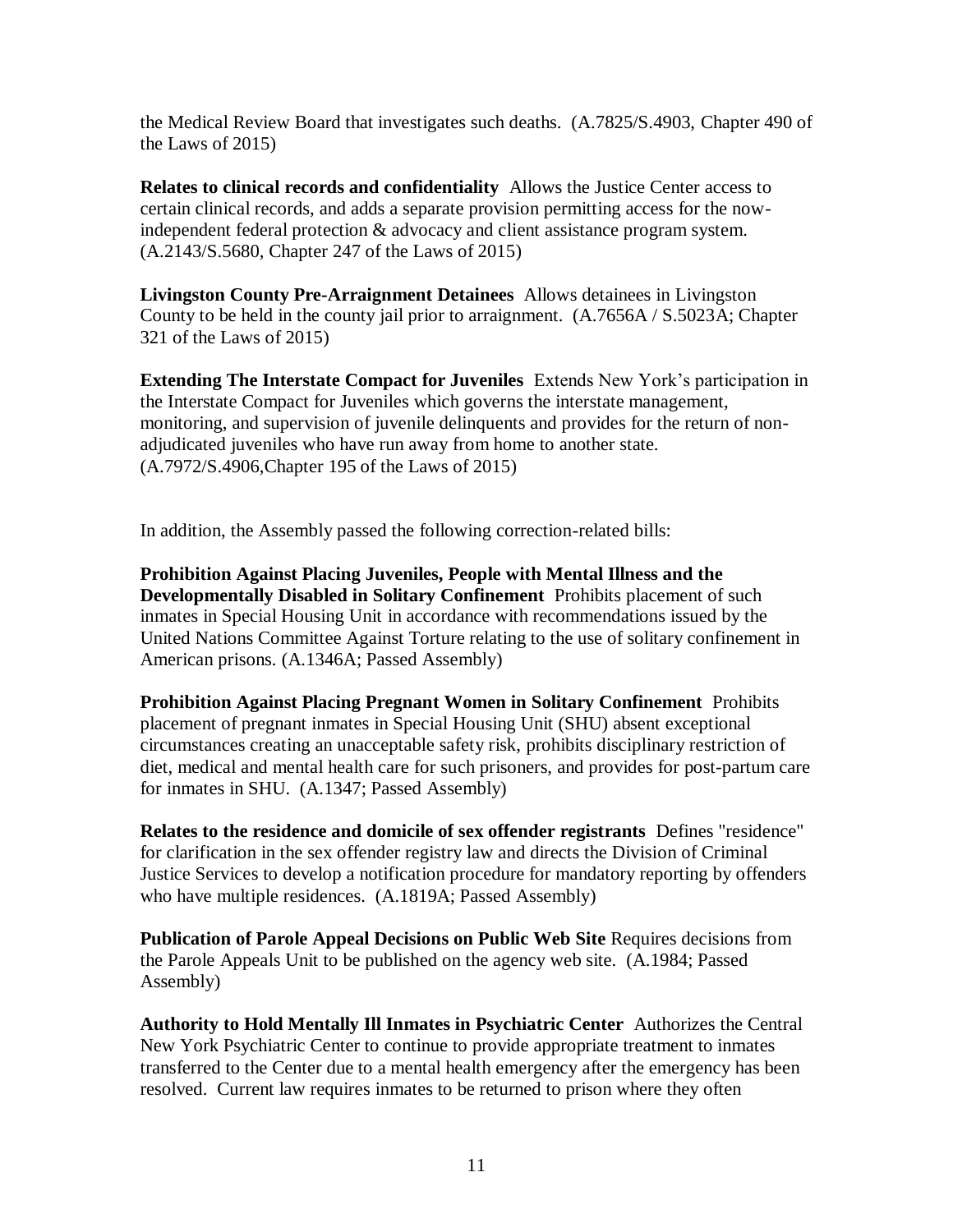decompensate. (A.2009; Passed Assembly)

**Relates to risk assessment instruments for sex offenders** Requires the Board of Sex Examiners to update the guidelines of the sex offender risk assessment instrument and requires use of a validated instrument. (A.2190; Passed Assembly)

**Relates to the Definition of "Direct Relationship" for the Purposes of Article 23-A of the Correction Law regarding certain Licenses and Employment** Changes the definition of "direct relationship" to require a substantial connection between the specific job duties or license sought and the nature of the criminal conviction in order to deny employment to such person on the basis of unreasonable risk to property or public safety**.**  (A.2734; Passed Assembly)

**Reporting on Demographics by Board of Parole** Requires the Board of Parole to track and report statistical information on the demographics of people appearing before the board, including age, gender, race, ethnicity and region of commitment, among other factors. (A.2943; Passed Assembly)

**Requires employers to make a conditional offer of employment before inquiring about any criminal convictions of a prospective employee** Also known as Ban the Box, this legislation seeks to curtail unlawful discriminatory practices against persons with criminal records and help to ensure that employers abide by the provisions of Article 23-A of the correction law. (A.2990; Passed Assembly)

**Relates to notification of death of inmates to next of kin** Upon the death of an inmate, requires the Department of Corrections to be responsive to the inquiries of next of kin and to provide them with a preliminary death certificate. (A.7500; Passed Assembly)

**Relates to the classification of transgender and intersex inmates in county jails**  Brings county jails into compliance with the Prison Rape Elimination Act. (A.7826; Passed Assembly)

**Relates to providing equal retirement benefits for persons who have been appointed to the title of superintendent in the Department of Corrections and Community Supervision** Equalizes the retirement benefits for all who have been appointed to the title of superintendent. (A.3879A; Passed Assembly)

# <span id="page-16-0"></span>**B. Public Hearings and Roundtables**

### **1. Sex Offender Residency Restrictions**

In February 2015, the Court of Appeals struck down all local laws relating to sex offender residency restrictions around schools and other places children congregate, deciding that state law preempts such local laws. Accordingly, the Committee convened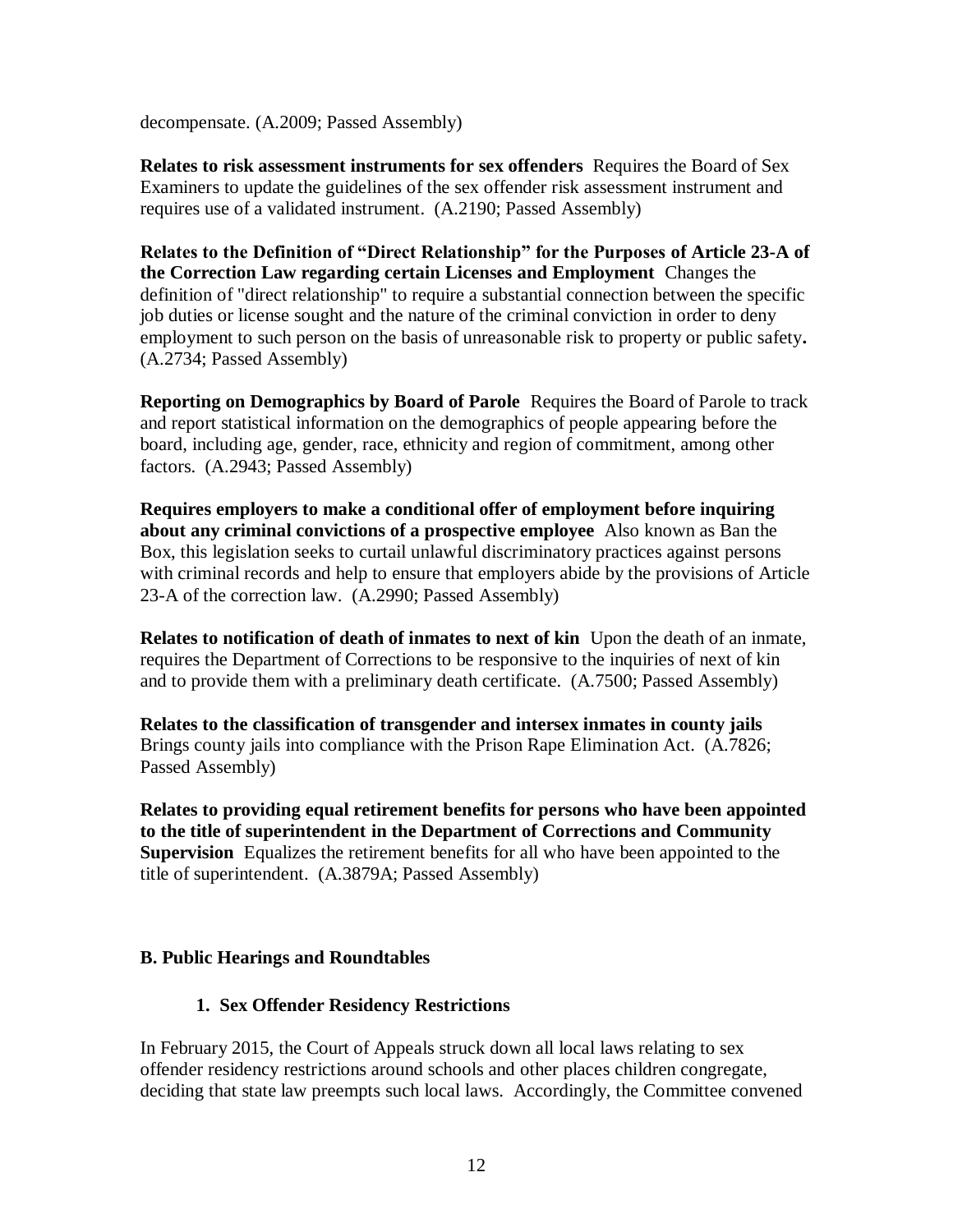a public roundtable on May 20, 2015, for the purpose of examining the efficacy of sex offender residency restrictions and identifying best practices to promote public safety and discourage repeat offending by sex offenders. During the roundtable discussion, the Committee received evidence-based recommendations from sex offender treatment providers and other professionals relating to housing restrictions and public safety. The roundtable panelists stated that any such restrictions should be individualized and targeted toward offenders who pose a danger to children. In response to the roundtable, a new bill was introduced (A.7878, O'Donnell) providing for a mental health evaluation and the imposition, when appropriate, of long term residency restrictions by a court for any individual with a child victim or who otherwise poses a danger to children. The Committee will again advance this bill in 2016.

# **2. Oversight and Investigations of the Department of Corrections and Community Supervision**

On December 2, 2015, the Committee held a public hearing focusing on oversight and investigations within DOCCS. Correction Law Section 112 has been interpreted to permit the commissioner of DOCCS to conduct his or her own investigations rather than refer matters to the State Office of the Inspector General (IG). DOCCS maintains its own Office of Special Investigations, staffed by DOCCS employees, charged with investigating unusual incidents internally. Most state agencies refer such investigations to the IG.

In 2015, two inmates escaped from Clinton Correctional Facility and two other inmates died during use of force incidents. The escape was allegedly facilitated in part by actual participation and long term negligence of correctional employees. The question asked in this hearing was whether investigations concerning certain kinds of incidents at DOCCS should be handled by an impartial outside agency rather than by DOCCS employees. Because the IG investigation is still pending, the hearing will reconvene at a future date. The Committee will review testimony from the hearing to determine whether or not legislation should be proposed to create external oversight of serious incidents taking place in our correctional system.

### <span id="page-17-0"></span>**C. Prison Tours**

Assemblymember Daniel O'Donnell has toured 25 prisons in the three years of his tenure as Committee chair. In 2015, he went to visit four state and local correctional facilities: Clinton, Elmira, Coxsackie and Rikers Island. At the state correctional facilities, Chairperson O'Donnell met with the superintendent, staff and members of the Inmate Liaison Committee and/or other inmate associations. During 2016, the Chair will tour more facilities throughout the State.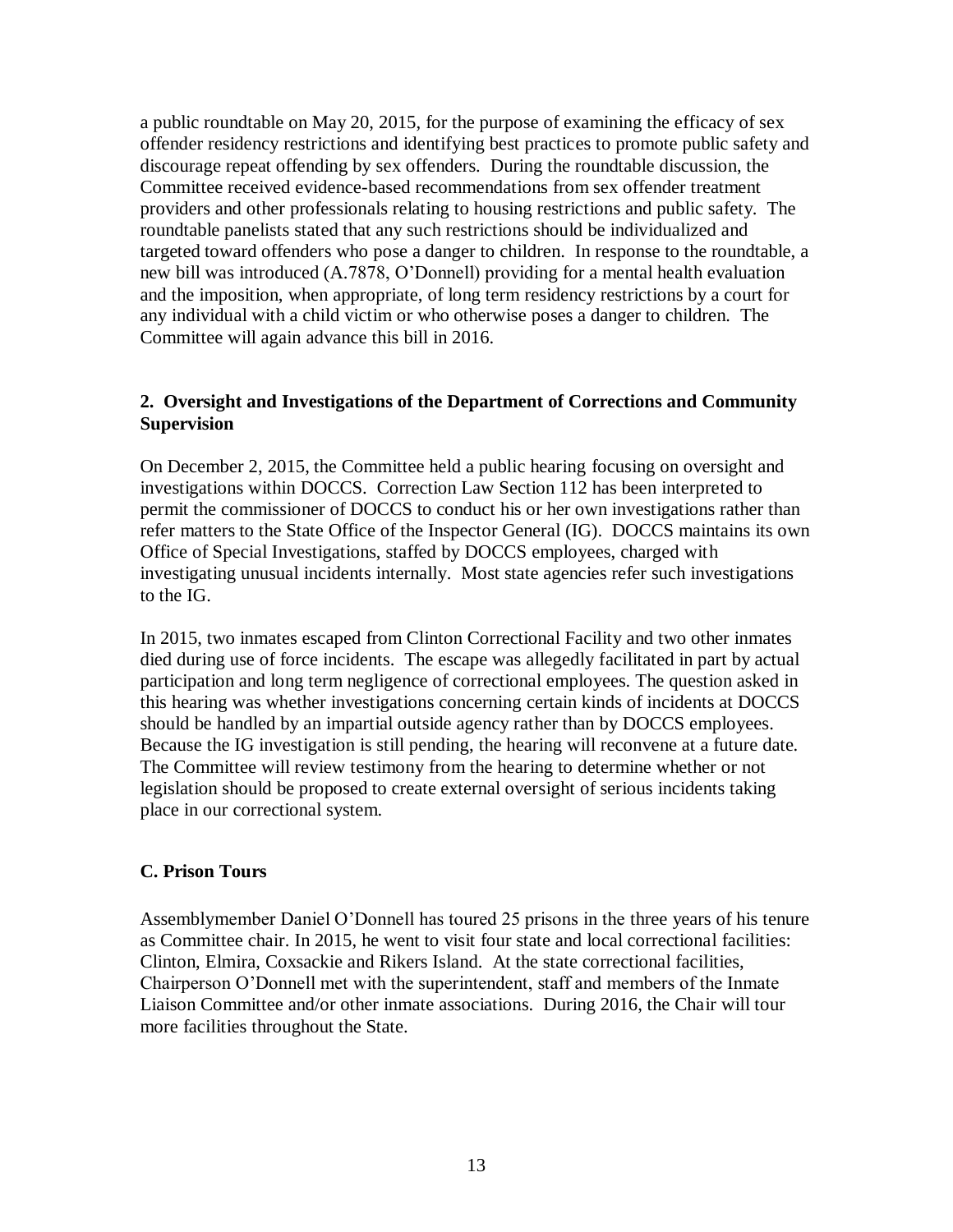### **V. ISSUES TO BE ADDRESSED IN 2016**

# <span id="page-18-1"></span><span id="page-18-0"></span>**A. Security and Oversight**

2015 has been a troubled year for DOCCS. In March, three correctional officers who worked at Attica Correctional Facility were allowed to resign after pleading guilty to misdemeanor assault for severely beating an inmate in their custody. In April, an inmate's death was ruled a homicide due to injuries sustained after a confrontation with correctional officers at Fishkill. That same month, another inmate died from injuries caused by correctional officers at Sullivan. In June, two inmates escaped from Clinton Correctional Facility with the assistance of a civilian employee. In the aftermath of the escape, nine security staff members were suspended pending investigation by the State Office of the Inspector General (IG).

Most investigations into unusual incidents at DOCCS are conducted by its own Office of Special Investigations (OIS). The investigators are DOCCS employees, many of whom are former security staff. There is a growing consensus in the criminal justice community that police departments should have oversight by non-police agencies. In 2015, the Chair of the Committee introduced a bill placing investigations under the IG instead of OIS (A.8321). In 2016, the Committee will consider the need for external oversight of the department and will look for best practices in the field of correctional oversight. We expect to propose legislation concerning external oversight of DOCCS by the end of the 2016 session.

The union for correctional officers, the New York State Correctional Officer and Police Benevolent Association, asserts that violence is on the rise in our state prisons, with 747 reported assaults on staff by inmates in 2014, compared to 524 such assaults in 2012. The union contends that prisons have become much less safe for staff and inmates at least in part because of the increasing concentration of violent offenders in the system. Each one of the reported incidents of violence is investigated internally, with some investigations being turned over to the state police if DOCCS believes a crime has been committed.

# <span id="page-18-2"></span>**B. Segregated Confinement**

### **1. Overuse of Segregated Confinement**

At any given moment there are approximately 4,000 New York state prisoners, or 7-8% of the prison population, being housed in segregated disciplinary units, known as Special Housing Units (SHU). An unknown number of inmates are also confined in keeplock units or are keeplocked in their own cells. Inmates in keeplock and SHU are locked into their cells 23 hours a day, with one hour of recreation time. Out-of-cell recreation is usually spent alone in a bare outdoor cage. Inmates in SHU are denied phone calls, most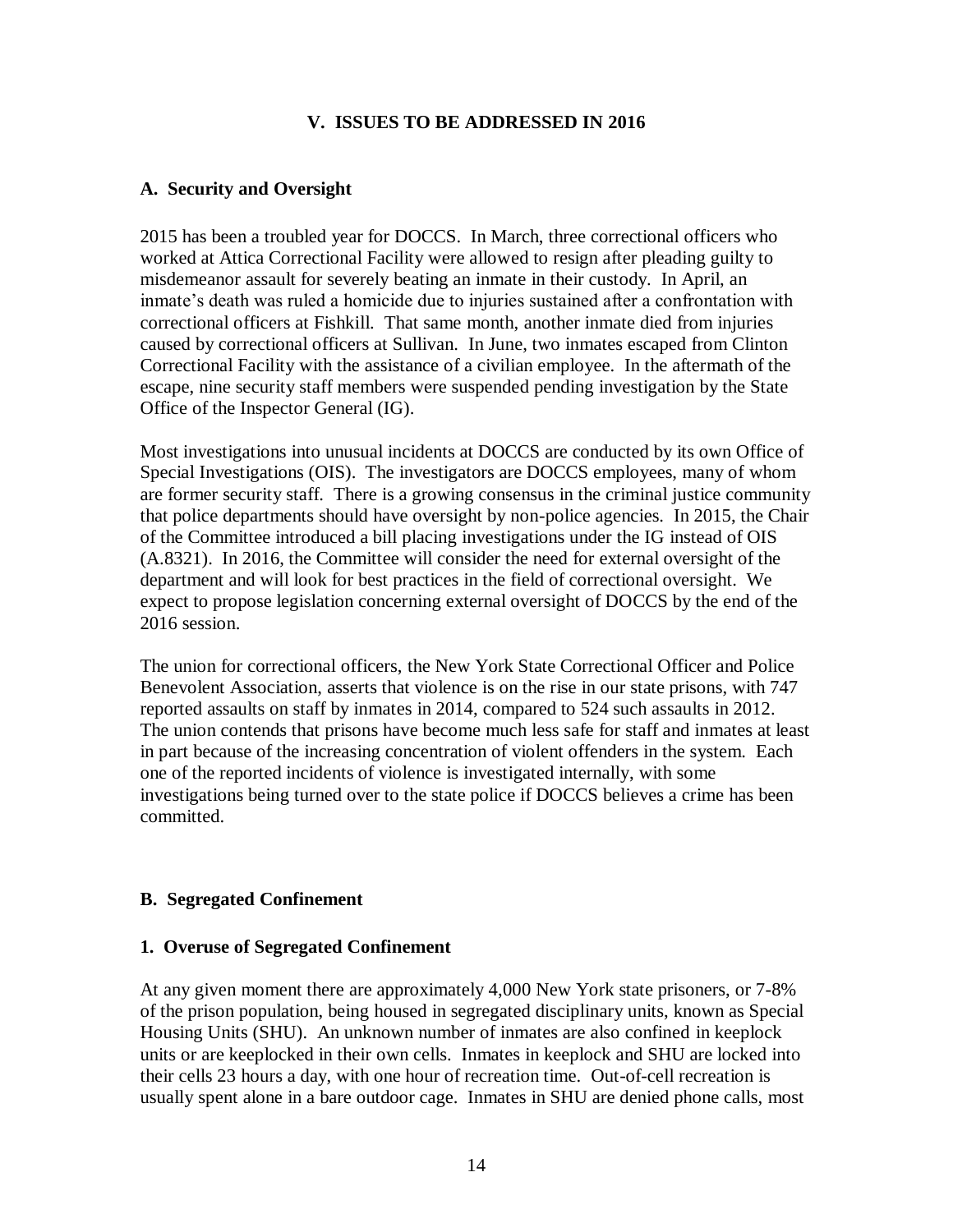commissary privileges and personal property and most programming, including classroom-based educational programming. They have restricted visitation rights and are unable to attend religious services. In some cases, a restricted diet may be given as punishment for misbehavior when an inmate has been sanctioned with SHU time to his or her maximum expiration date or when the inmate is being punished for food-related misconduct. There is no limit to the amount of SHU time an inmate may receive as a sanction for misbehavior in New York prisons and prisoners with serious or multiple infractions, as well as prisoners under "administrative segregation", may stay in SHU for years. The average length of stay in SHU in New York is approximately five months. According to an investigation by the New York Civil Liberties Union, only about 16% of the inmates in SHU are placed there for incidents involving assaults or weapons, so the majority of inmates in SHU are there for non-violent misbehavior and drug use.

Heavy reliance on solitary confinement has not only been a state prison policy. In March 2012, the former Commissioner of the New York City Department of Correction testified at a city council budget hearing that the use of solitary confinement had increased 44% at Riker's Island over the previous two years. An October 2013 report by the New York City Board of Correction stated that 27% of the 16-, 17- and 18-year-olds at Riker's Island were in punitive segregation and that 71% of all inmates in punitive segregation were mentally ill. Since that time Rikers has made enormous strides in removing young people from isolation and intends to divert all inmates under 21 from solitary confinement in the near future.

In September 2012, DOCCS began an internal review of its SHU policies. In December 2012, the New York Civil Liberties Union filed suit in federal court to challenge the constitutionality of the state's SHU practices and policies. As a result of that law suit and another law suit filed by Prisoner's Legal Services, a partial settlement has been reached and experts for both sides are evaluating DOCCS' use of SHU to make recommendations for reform. Under the settlement reached, inmates under the age of 18 are no longer housed in SHU and are given significant out-of-cell programming and exercise even when placed under disciplinary sanctions. Additionally, the settlement provided for a presumption against placing pregnant inmates in SHU and a created a new program to divert developmentally disabled inmates from SHU. However, changes at DOCCS have been slow and the number of inmates in solitary has not significantly decreased since the settlement was reached.

The Committee on Correction advanced two new bills in 2015 (A.1346-A, O'Donnell; A.1347, Rozic) following guidelines recommended by the United Nations Committee Against Torture. The bills would limit the time an inmate could spend in solitary confinement and prohibit the use of solitary confinement for adolescent, developmentally disabled and mentally ill inmates and pregnant women. The Committee will again advance these bills for consideration by the entire Assembly and will continue to consider other bills to limit SHU time in New York.

### **2. Prisoners with Mental Illness and Cognitive/Physical Disabilities**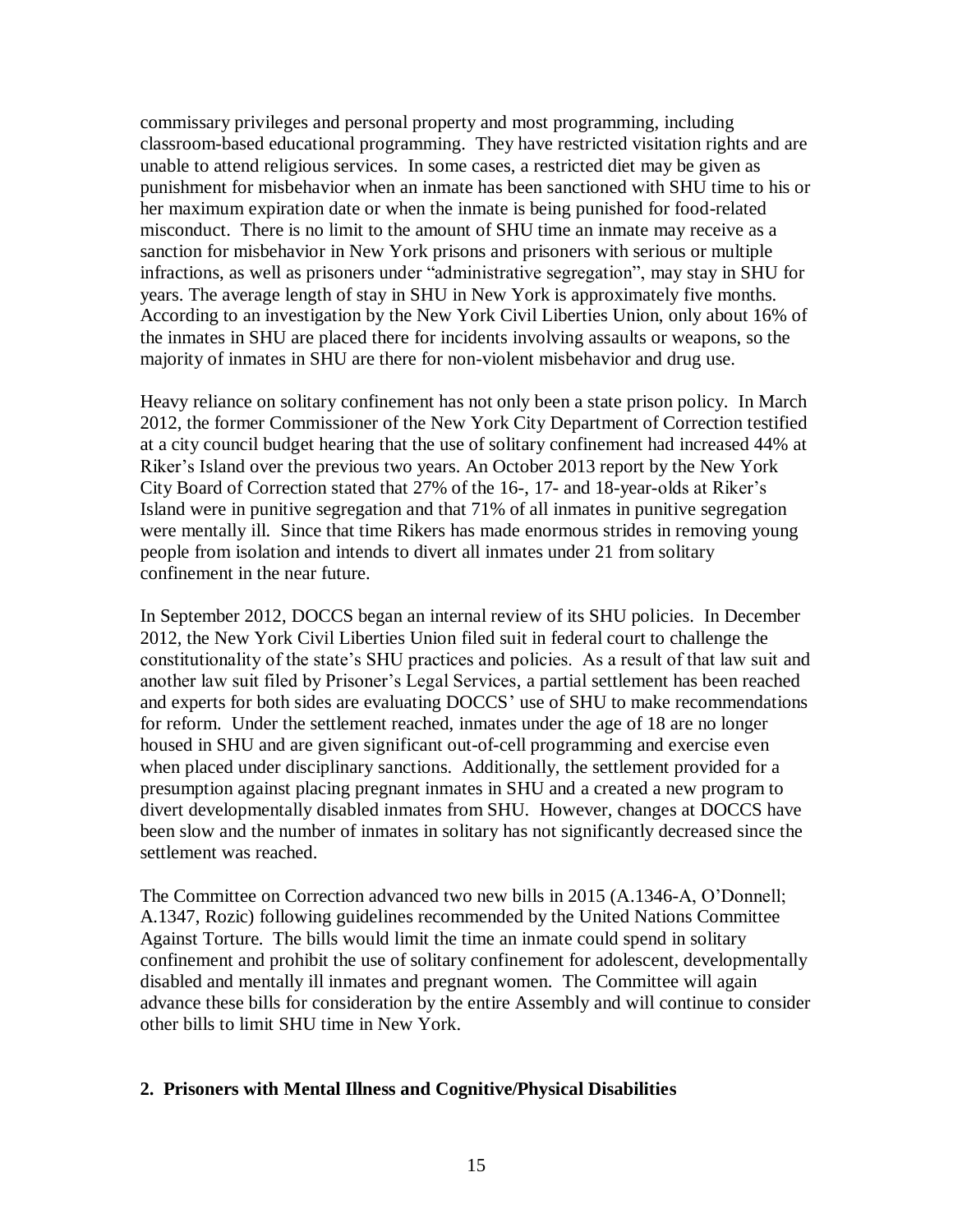Correction Law § 137 (6) (d) and (e) was enacted in 2008, excluding "seriously mentally ill" prisoners from solitary confinement of more than 30-days duration. Six years out, there are still 650 to 700 inmates in SHU who suffer from some form of mental illness. The Committee will continue to examine the mental health SHU exclusion law to see if it should be amended to broaden the eligibility for SHU exclusion, including prisoners with cognitive impairment or physical disabilities. The Committee will also consider other changes to ensure that people who need mental health treatment or special accommodations do not have their conditions made worse by disciplinary segregation.

### <span id="page-20-0"></span>**C. Parole**

Records show that since 1985 more than half a million people have been released from New York state prisons. Today we have fewer than 35,000 individuals on community supervision and 52,000 individuals in state prison, an approximately 27% decrease in the prison population since 1999. The declining population of people in custody and on community supervision indicates that most people on parole successfully re-integrate back into the community. Only 9% of people on parole return to incarceration within three years of their release for a felony new offense. Viewed in terms of total statewide arrests, parolees represent less than 5% of all felony arrests and just 2.5% of all misdemeanor arrests per year statewide.

Although New York has medical parole for inmates who are either terminally ill or medically incapacitated, the process has been so slow that nearly a quarter of the inmates who have sought medical parole die before they can be interviewed by the board. Eligibility for medical parole may be too restrictive and in need of expansion.

Given the importance of a successful parole system, we must ensure that we do everything we can to support DOCCS and the Board of Parole in its reentry mission. The Committee regularly consults with professionals, academics, law enforcement experts, advocates and the public to evaluate whether the practices and procedures in place today for both DOCCS and the Board of Parole are fair and effective, and to make recommendations to improve future outcomes.

In 2015, the Committee advanced a bill which passed both houses (A.7685, O'Donnell) to provide capacity hearings for mentally ill parole violators who seem to be legally incapacitated. In 2016, the Committee will continue to advance bills supporting needed parole reforms and will introduce several new pieces of legislation to make sure that inmates who do not pose a public safety risk are released to community supervision as quickly as possible and that inmates who are assessed as posing a low risk of recidivism will be released unless the Board identifies overriding factors militating against release that were not taken into account by such assessments.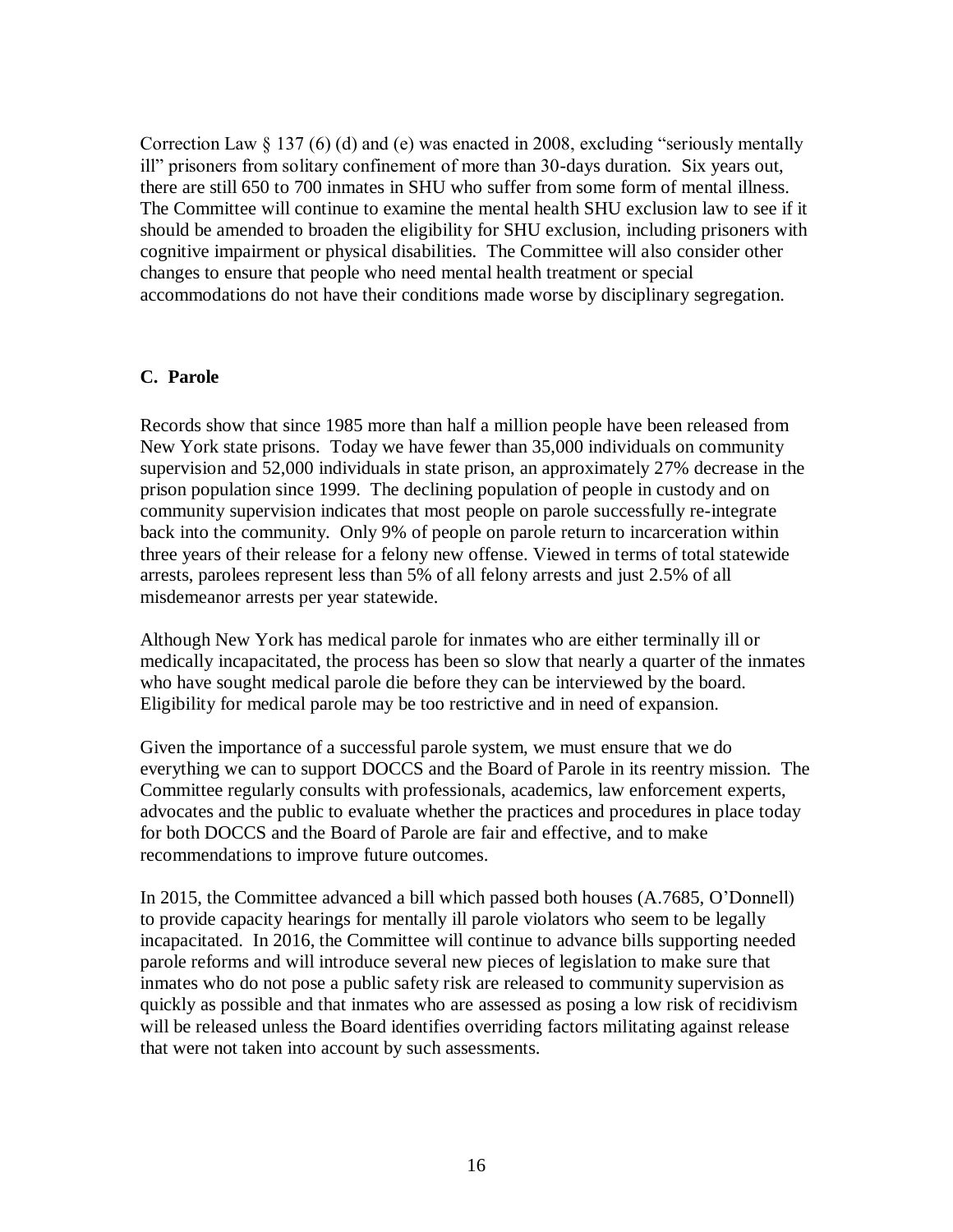### <span id="page-21-0"></span>**D. Higher Education in Prison**

Studies have consistently found that the higher the level of education attained, the more likely a former inmate will be to obtain gainful and stable employment, and the less likely he or she will be to engage in future criminal activity. However, in 1994, federal tuition assistance in the form of Pell Grants for individuals incarcerated in federal and state correctional facilities was terminated with the enactment of the Violent Crime Control and Law Enforcement Act. Then in 1995, New York prohibited inmates from accessing state funds through the Tuition Assistance Program (TAP) for post-secondary education. Most college programs operating in prisons throughout the state shut down after TAP was discontinued.

The benefits of post-secondary correctional education are clear. The New York State Commission on Sentencing Reform reported that post-secondary correctional education programs have been shown to reduce recidivism by up to 40%. The Bard Prison Initiative reports that while nearly 40% of inmates statewide return to prison within three years for a new crime or a parole technical violation, only 4% of students who have spent any time in the Bard College program return to prison within three years.

Despite the benefits of post-secondary correctional education programs, only a relatively small number of programs currently operate in the New York state prisons, funded mostly through private sources, federal grants for youth offenders or small legislative initiative grants. Identifying resources to expand post-secondary education in prison is an ongoing goal of the Committee.

### <span id="page-21-1"></span>**E. Re-Entry**

Legal disabilities, such as a bar to professional licensing or the prohibition against certain offenders in public housing, and state or local policies can operate as barriers to re-entry after incarceration is long over. While such disabilities tend to be added piecemeal to statutes and regulations, the overall affect can be to stymie efforts by ex-offenders to find housing or jobs or to continue education and training programs. In 2010 the National Conference of Commissioners on Uniform State Laws recommended that all states enact their Uniform Collateral Consequences of Conviction Act. In 2006, the New York State Bar Association's report "Re-entry and Reintegration: The Road to Public Safety" made a number of specific recommendations for New York legislative reforms aimed at decreasing the collateral consequences of incarceration, including streamlining the process for ex-offenders to obtain a Certificate of Relief from Disabilities or a Certificate of Good Conduct and expanding Article 23-A of the Correction Law to prevent discrimination against persons with a criminal record who pose no threat to public safety. This year the Committee will advance bills, including legislation to "Ban the Box" on employment applications, to help law-abiding formerly incarcerated people stabilize their lives by eliminating or reducing barriers to education, employment, housing and public benefits and by supporting programs and initiatives to encourage successful re-entry into their home communities.